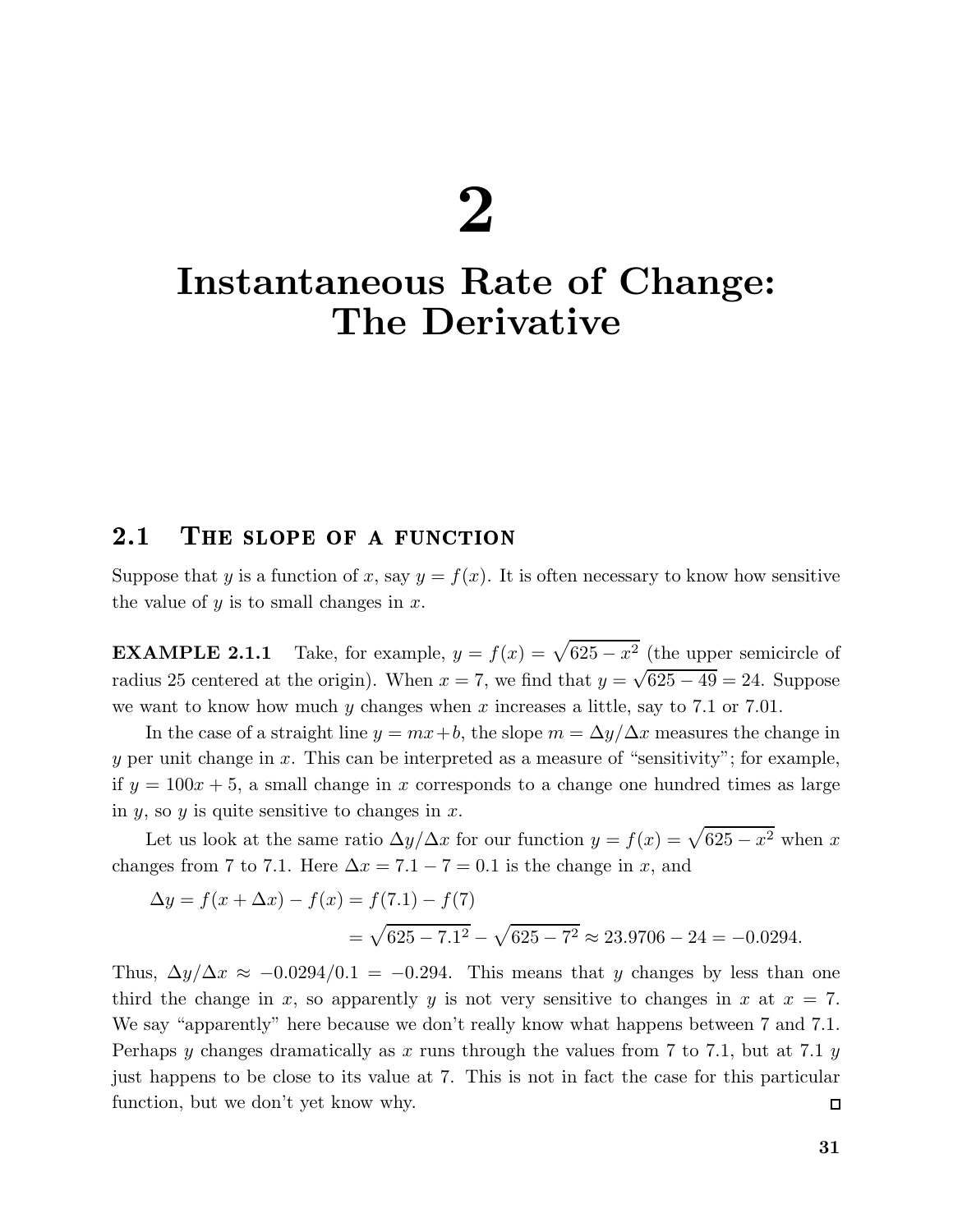One way to interpret the above calculation is by reference to a line. We have computed the slope of the line through  $(7, 24)$  and  $(7.1, 23.9706)$ , called a **chord** of the circle. In general, if we draw the chord from the point  $(7, 24)$  to a nearby point on the semicircle  $(7 + \Delta x, f(7 + \Delta x))$ , the slope of this chord is the so-called **difference quotient** 

slope of chord = 
$$
\frac{f(7 + \Delta x) - f(7)}{\Delta x} = \frac{\sqrt{625 - (7 + \Delta x)^2 - 24}}{\Delta x}.
$$

For example, if x changes only from 7 to 7.01, then the difference quotient (slope of the chord) is approximately equal to  $(23.997081 - 24)/0.01 = -0.2919$ . This is slightly less steep than the chord from  $(7, 24)$  to  $(7.1, 23.9706)$ .

As the second value  $7 + \Delta x$  moves in towards 7, the chord joining  $(7, f(7))$  to  $(7 +$  $\Delta x, f(7+\Delta x)$  shifts slightly. As indicated in figure 2.1.1, as  $\Delta x$  gets smaller and smaller, the chord joining (7, 24) to  $(7 + \Delta x, f(7 + \Delta x))$  gets closer and closer to the **tangent line** to the circle at the point  $(7, 24)$ . (Recall that the tangent line is the line that just grazes the circle at that point, i.e., it doesn't meet the circle at any second point.) Thus, as  $\Delta x$ gets smaller and smaller, the slope  $\Delta y/\Delta x$  of the chord gets closer and closer to the slope of the tangent line. This is actually quite difficult to see when  $\Delta x$  is small, because of the scale of the graph. The values of  $\Delta x$  used for the figure are 1, 5, 10 and 15, not really very small values. The tangent line is the one that is uppermost at the right hand endpoint.



Figure 2.1.1 Chords approximating the tangent line. (AP)

So far we have found the slopes of two chords that should be close to the slope of the tangent line, but what is the slope of the tangent line exactly? Since the tangent line touches the circle at just one point, we will never be able to calculate its slope directly, using two "known" points on the line. What we need is a way to capture what happens to the slopes of the chords as they get "closer and closer" to the tangent line.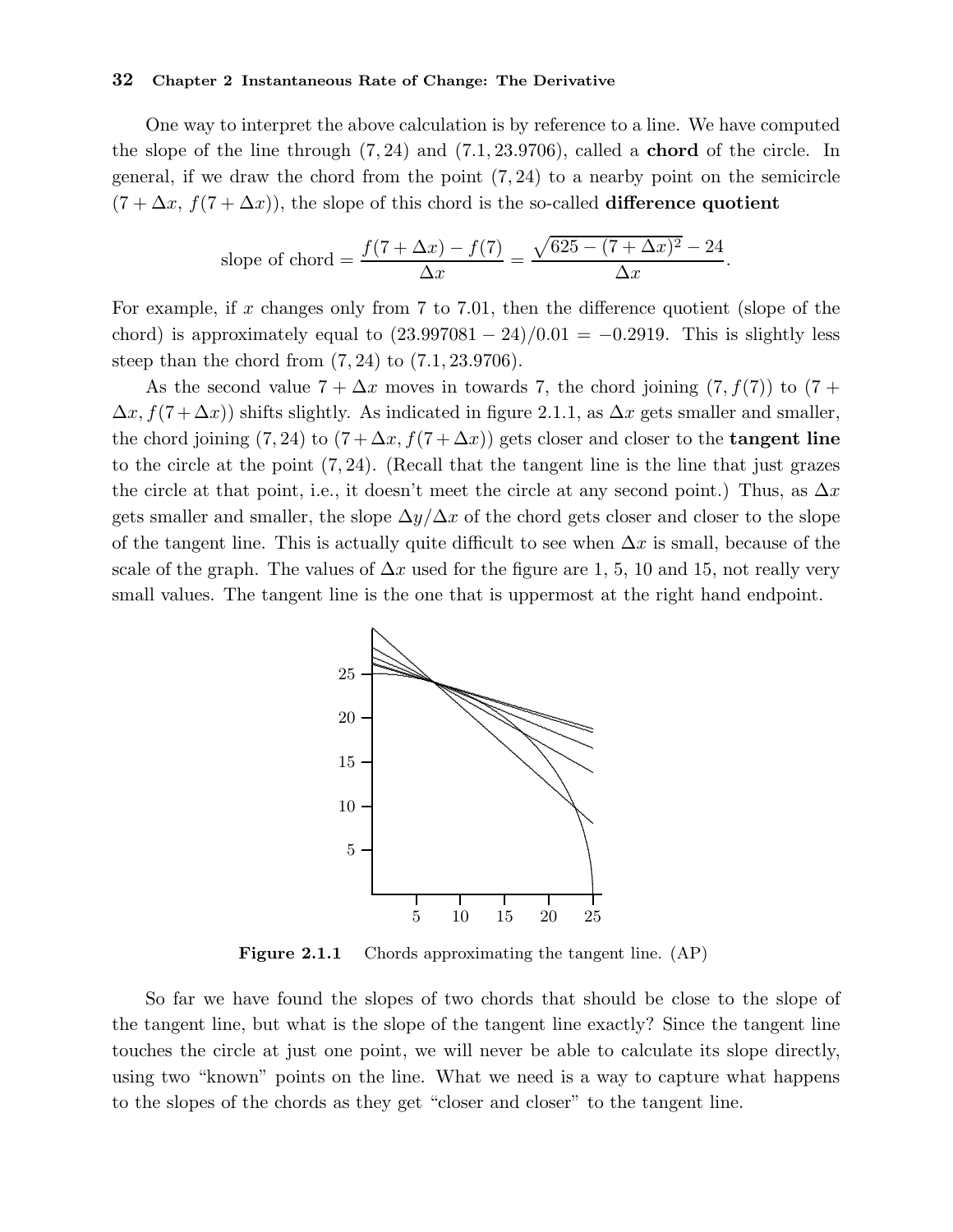Instead of looking at more particular values of  $\Delta x$ , let's see what happens if we do some algebra with the difference quotient using just  $\Delta x$ . The slope of a chord from (7, 24) to a nearby point is given by

$$
\frac{\sqrt{625 - (7 + \Delta x)^2} - 24}{\Delta x} = \frac{\sqrt{625 - (7 + \Delta x)^2} - 24}{\Delta x} \frac{\sqrt{625 - (7 + \Delta x)^2} + 24}{\sqrt{625 - (7 + \Delta x)^2} + 24}
$$

$$
= \frac{625 - (7 + \Delta x)^2 - 24^2}{\Delta x (\sqrt{625 - (7 + \Delta x)^2} + 24)}
$$

$$
= \frac{49 - 49 - 14\Delta x - \Delta x^2}{\Delta x (\sqrt{625 - (7 + \Delta x)^2} + 24)}
$$

$$
= \frac{\Delta x (-14 - \Delta x)}{\Delta x (\sqrt{625 - (7 + \Delta x)^2} + 24)}
$$

$$
= \frac{-14 - \Delta x}{\sqrt{625 - (7 + \Delta x)^2} + 24}
$$

Now, can we tell by looking at this last formula what happens when  $\Delta x$  gets very close to zero? The numerator clearly gets very close to −14 while the denominator gets very close to  $\sqrt{625 - 7^2} + 24 = 48$ . Is the fraction therefore very close to  $-14/48 = -7/24 \approx -0.29167$ ? It certainly seems reasonable, and in fact it is true: as  $\Delta x$  gets closer and closer to zero, the difference quotient does in fact get closer and closer to  $-\frac{7}{24}$ , and so the slope of the tangent line is exactly  $-7/24$ .

What about the slope of the tangent line at  $x = 12$ ? Well, 12 can't be all that different from 7; we just have to redo the calculation with 12 instead of 7. This won't be hard, but it will be a bit tedious. What if we try to do all the algebra without using a specific value for x? Let's copy from above, replacing 7 by x. We'll have to do a bit more than that—for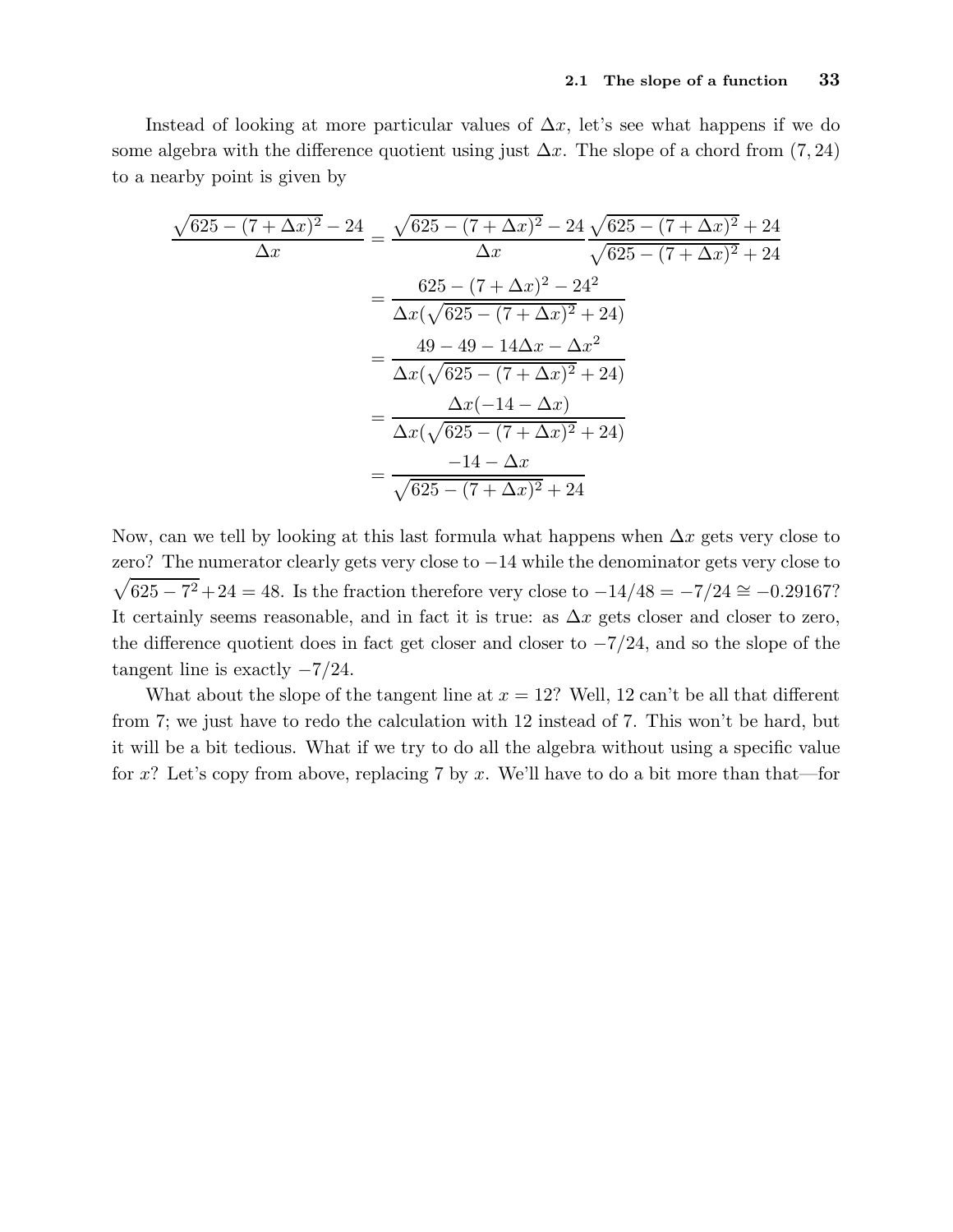example, the "24" in the calculation came from  $\sqrt{625 - 7^2}$ , so we'll need to fix that too.

$$
\frac{\sqrt{625 - (x + \Delta x)^2} - \sqrt{625 - x^2}}{\Delta x} =
$$
\n
$$
= \frac{\sqrt{625 - (x + \Delta x)^2} - \sqrt{625 - x^2}}{\Delta x} \frac{\sqrt{625 - (x + \Delta x)^2} + \sqrt{625 - x^2}}{\sqrt{625 - (x + \Delta x)^2} + \sqrt{625 - x^2}}
$$
\n
$$
= \frac{625 - (x + \Delta x)^2 - 625 + x^2}{\Delta x (\sqrt{625 - (x + \Delta x)^2} + \sqrt{625 - x^2})}
$$
\n
$$
= \frac{625 - x^2 - 2x\Delta x - \Delta x^2 - 625 + x^2}{\Delta x (\sqrt{625 - (x + \Delta x)^2} + \sqrt{625 - x^2})}
$$
\n
$$
= \frac{\Delta x (-2x - \Delta x)}{\Delta x (\sqrt{625 - (x + \Delta x)^2} + \sqrt{625 - x^2})}
$$
\n
$$
= \frac{-2x - \Delta x}{\sqrt{625 - (x + \Delta x)^2} + \sqrt{625 - x^2}}
$$

Now what happens when  $\Delta x$  is very close to zero? Again it seems apparent that the quotient will be very close to

$$
\frac{-2x}{\sqrt{625 - x^2} + \sqrt{625 - x^2}} = \frac{-2x}{2\sqrt{625 - x^2}} = \frac{-x}{\sqrt{625 - x^2}}.
$$

Replacing x by 7 gives  $-\frac{7}{24}$ , as before, and now we can easily do the computation for 12 or any other value of x between  $-25$  and 25.

So now we have a single, simple formula,  $-x/\sqrt{625 - x^2}$ , that tells us the slope of the tangent line for any value of x. This slope, in turn, tells us how sensitive the value of  $y$  is to changes in the value of  $x$ .

What do we call such a formula? That is, a formula with one variable, so that substituting an "input" value for the variable produces a new "output" value? This is a function. Starting with one function,  $\sqrt{625 - x^2}$ , we have derived, by means of some slightly nasty algebra, a new function,  $-x/\sqrt{625 - x^2}$ , that gives us important information about the original function. This new function in fact is called the derivative of the original function. If the original is referred to as f or y then the derivative is often written  $f'$  or  $y'$  and pronounced "f prime" or "y prime", so in this case we might write  $f'(x) = -x/\sqrt{625 - x^2}$ . At a particular point, say  $x = 7$ , we say that  $f'(7) = -7/24$  or "f prime of 7 is  $-7/24$ " or "the derivative of f at 7 is  $-\frac{7}{24}$ ."

To summarize, we compute the derivative of  $f(x)$  by forming the difference quotient

$$
\frac{f(x + \Delta x) - f(x)}{\Delta x},\tag{2.1.1}
$$

which is the slope of a line, then we figure out what happens when  $\Delta x$  gets very close to 0.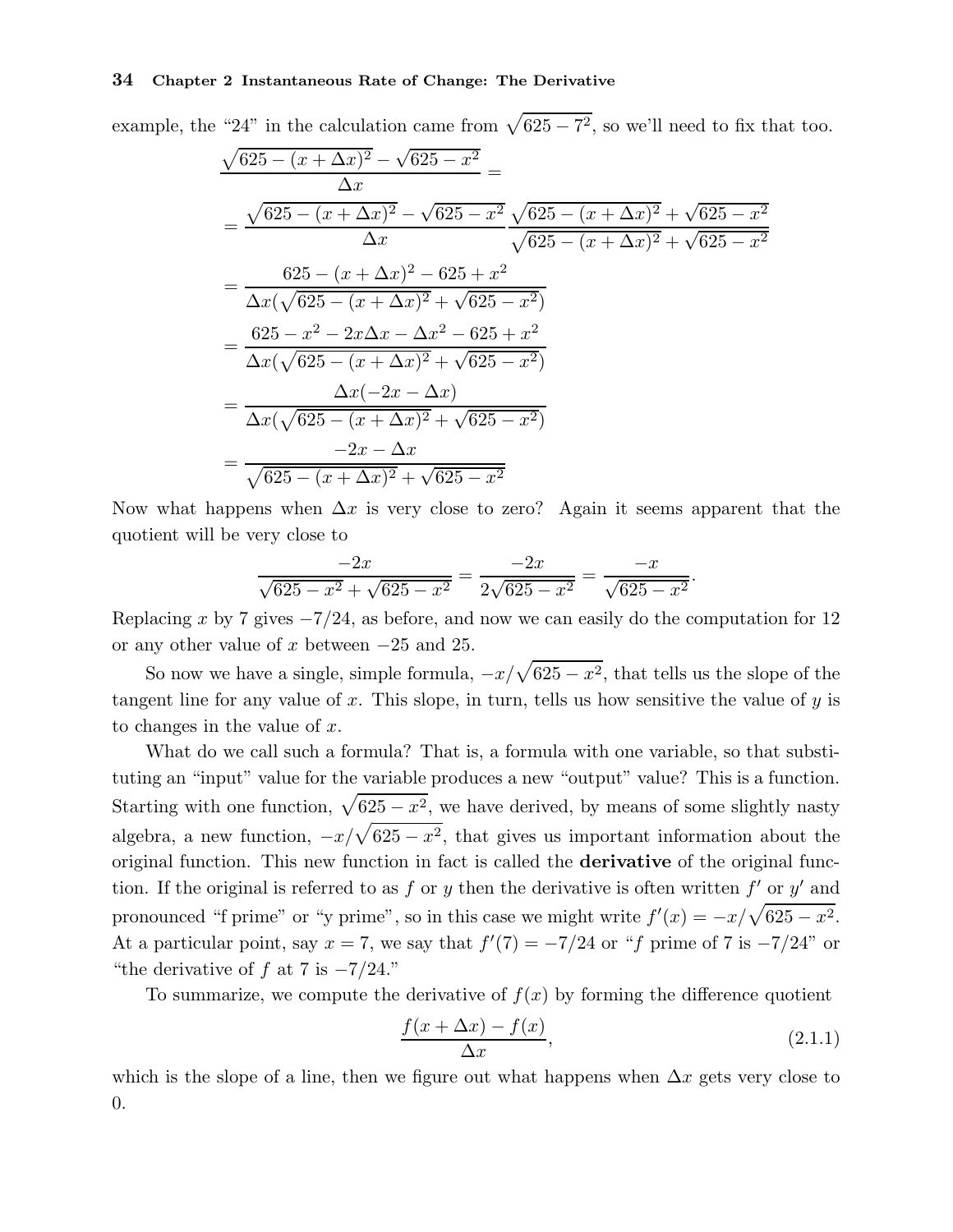We should note that in the particular case of a circle, there's a simple way to find the derivative. Since the tangent to a circle at a point is perpendicular to the radius drawn to the point of contact, its slope is the negative reciprocal of the slope of the radius. The radius joining  $(0, 0)$  to  $(7, 24)$  has slope 24/7. Hence, the tangent line has slope  $-7/24$ . In general, a radius to the point  $(x, \sqrt{625 - x^2})$  has slope  $\sqrt{625 - x^2}/x$ , so the slope of the tangent line is  $-x/\sqrt{625 - x^2}$ , as before. It is **NOT** always true that a tangent line is perpendicular to a line from the origin—don't use this shortcut in any other circumstance.

As above, and as you might expect, for different values of x we generally get different values of the derivative  $f'(x)$ . Could it be that the derivative always has the same value? This would mean that the slope of  $f$ , or the slope of its tangent line, is the same everywhere. One curve that always has the same slope is a line; it seems odd to talk about the tangent line to a line, but if it makes sense at all the tangent line must be the line itself. It is not hard to see that the derivative of  $f(x) = mx + b$  is  $f'(x) = m$ ; see exercise 6.

#### Exercises 2.1.

- 1. Draw the graph of the function  $y = f(x) = \sqrt{169 x^2}$  between  $x = 0$  and  $x = 13$ . Find the slope  $\Delta y/\Delta x$  of the chord between the points of the circle lying over (a)  $x = 12$  and  $x = 13$ , (b)  $x = 12$  and  $x = 12.1$ , (c)  $x = 12$  and  $x = 12.01$ , (d)  $x = 12$  and  $x = 12.001$ . Now use the geometry of tangent lines on a circle to find (e) the exact value of the derivative  $f'(12)$ . Your answers to (a)–(d) should be getting closer and closer to your answer to (e).  $\Rightarrow$
- 2. Use geometry to find the derivative  $f'(x)$  of the function  $f(x) = \sqrt{625 x^2}$  in the text for each of the following x: (a) 20, (b) 24, (c)  $-7$ , (d)  $-15$ . Draw a graph of the upper semicircle, and draw the tangent line at each of these four points.  $\Rightarrow$
- 3. Draw the graph of the function  $y = f(x) = 1/x$  between  $x = 1/2$  and  $x = 4$ . Find the slope of the chord between (a)  $x = 3$  and  $x = 3.1$ , (b)  $x = 3$  and  $x = 3.01$ , (c)  $x = 3$  and  $x = 3.001$ . Now use algebra to find a simple formula for the slope of the chord between  $(3, f(3))$  and  $(3 + \Delta x, f(3 + \Delta x))$ . Determine what happens when  $\Delta x$  approaches 0. In your graph of  $y = 1/x$ , draw the straight line through the point  $(3, 1/3)$  whose slope is this limiting value of the difference quotient as  $\Delta x$  approaches 0.  $\Rightarrow$
- **4.** Find an algebraic expression for the difference quotient  $(f(1 + \Delta x) f(1))/\Delta x$  when  $f(x) =$  $x^{2} - (1/x)$ . Simplify the expression as much as possible. Then determine what happens as  $\Delta x$  approaches 0. That value is  $f'(1)$ .  $\Rightarrow$
- **5.** Draw the graph of  $y = f(x) = x^3$  between  $x = 0$  and  $x = 1.5$ . Find the slope of the chord between (a)  $x = 1$  and  $x = 1.1$ , (b)  $x = 1$  and  $x = 1.001$ , (c)  $x = 1$  and  $x = 1.00001$ . Then use algebra to find a simple formula for the slope of the chord between 1 and  $1 + \Delta x$ . (Use the expansion  $(A + B)^3 = A^3 + 3A^2B + 3AB^2 + B^3$ .) Determine what happens as  $\Delta x$ approaches 0, and in your graph of  $y = x^3$  draw the straight line through the point  $(1, 1)$ whose slope is equal to the value you just found.  $\Rightarrow$
- 6. Find an algebraic expression for the difference quotient  $(f(x + \Delta x) f(x))/\Delta x$  when  $f(x) =$  $mx + b$ . Simplify the expression as much as possible. Then determine what happens as  $\Delta x$ approaches 0. That value is  $f'(x)$ .  $\Rightarrow$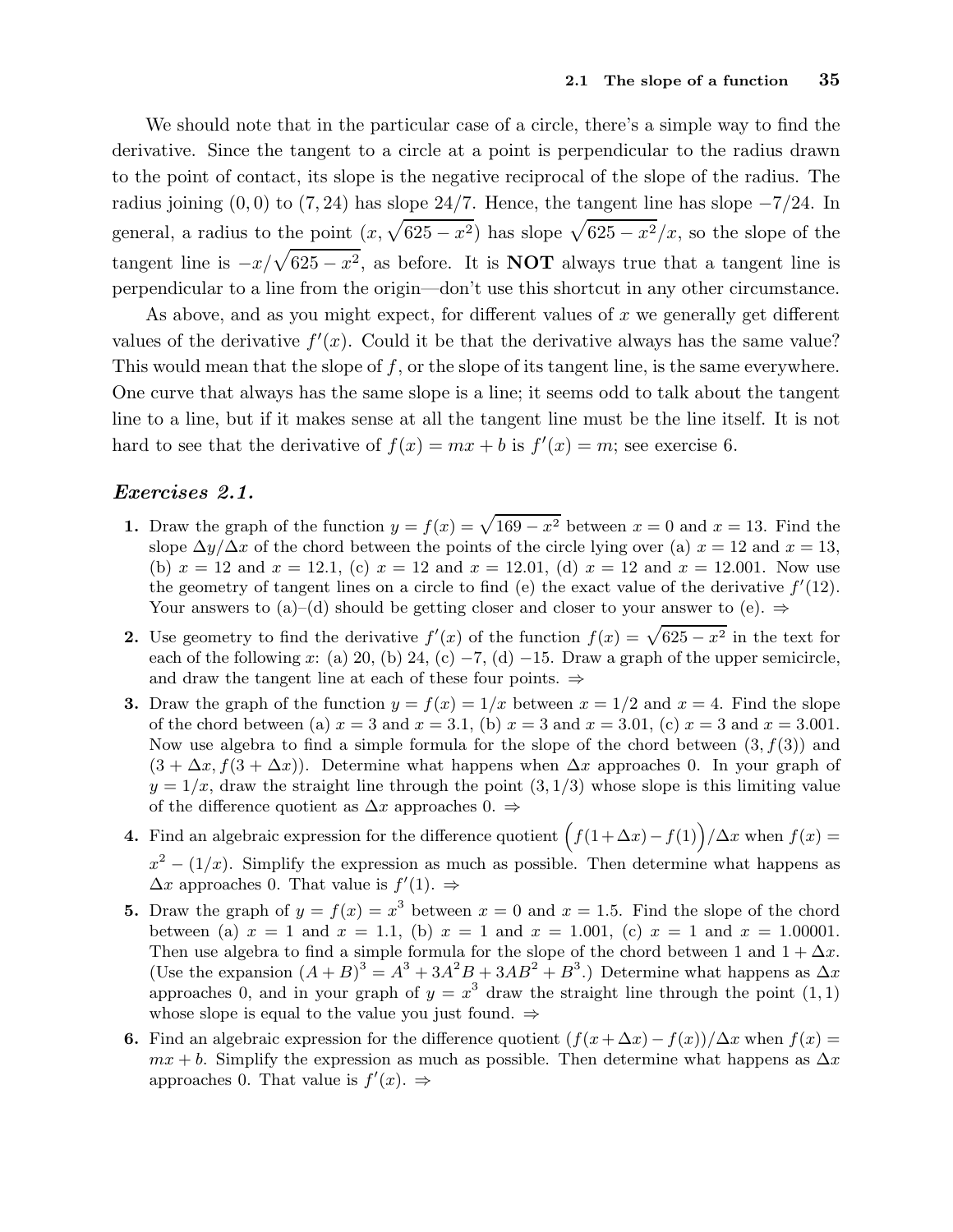- 7. Sketch the unit circle. Discuss the behavior of the slope of the tangent line at various angles around the circle. Which trigonometric function gives the slope of the tangent line at an angle  $\theta$ ? Why? Hint: think in terms of ratios of sides of triangles.
- 8. Sketch the parabola  $y = x^2$ . For what values of x on the parabola is the slope of the tangent line positive? Negative? What do you notice about the graph at the point(s) where the sign of the slope changes from positive to negative and vice versa?

## 2.2 An example

We started the last section by saying, "It is often necessary to know how sensitive the value of y is to small changes in  $x$ ." We have seen one purely mathematical example of this: finding the "steepness" of a curve at a point is precisely this problem. Here is a more applied example.

With careful measurement it might be possible to discover that a dropped ball has height  $h(t) = h_0 - kt^2$ , t seconds after it is released. (Here  $h_0$  is the initial height of the ball, when  $t = 0$ , and k is some number determined by the experiment.) A natural question is then, "How fast is the ball going at time  $t$ ?" We can certainly get a pretty good idea with a little simple arithmetic. To make the calculation more concrete, let's say  $h_0 = 100$  meters and  $k = 4.9$  and suppose we're interested in the speed at  $t = 2$ . We know that when  $t = 2$ the height is  $100-4 \cdot 4.9 = 80.4$ . A second later, at  $t = 3$ , the height is  $100-9 \cdot 4.9 = 55.9$ , so in that second the ball has traveled  $80.4 - 55.9 = 24.5$  meters. This means that the average speed during that time was 24.5 meters per second. So we might guess that 24.5 meters per second is not a terrible estimate of the speed at  $t = 2$ . But certainly we can do better. At  $t = 2.5$  the height is  $100 - 4.9(2.5)^2 = 69.375$ . During the half second from  $t = 2$  to  $t = 2.5$  the ball dropped  $80.4 - 69.375 = 11.025$  meters, at an average speed of  $11.025/(1/2) = 22.05$  meters per second; this should be a better estimate of the speed at  $t = 2$ . So it's clear now how to get better and better approximations: compute average speeds over shorter and shorter time intervals. Between  $t = 2$  and  $t = 2.01$ , for example, the ball drops 0.19649 meters in one hundredth of a second, at an average speed of 19.649 meters per second.

We can't do this forever, and we still might reasonably ask what the actual speed precisely at  $t = 2$  is. If  $\Delta t$  is some tiny amount of time, what we want to know is what happens to the average speed  $(h(2)-h(2+\Delta t))/\Delta t$  as  $\Delta t$  gets smaller and smaller. Doing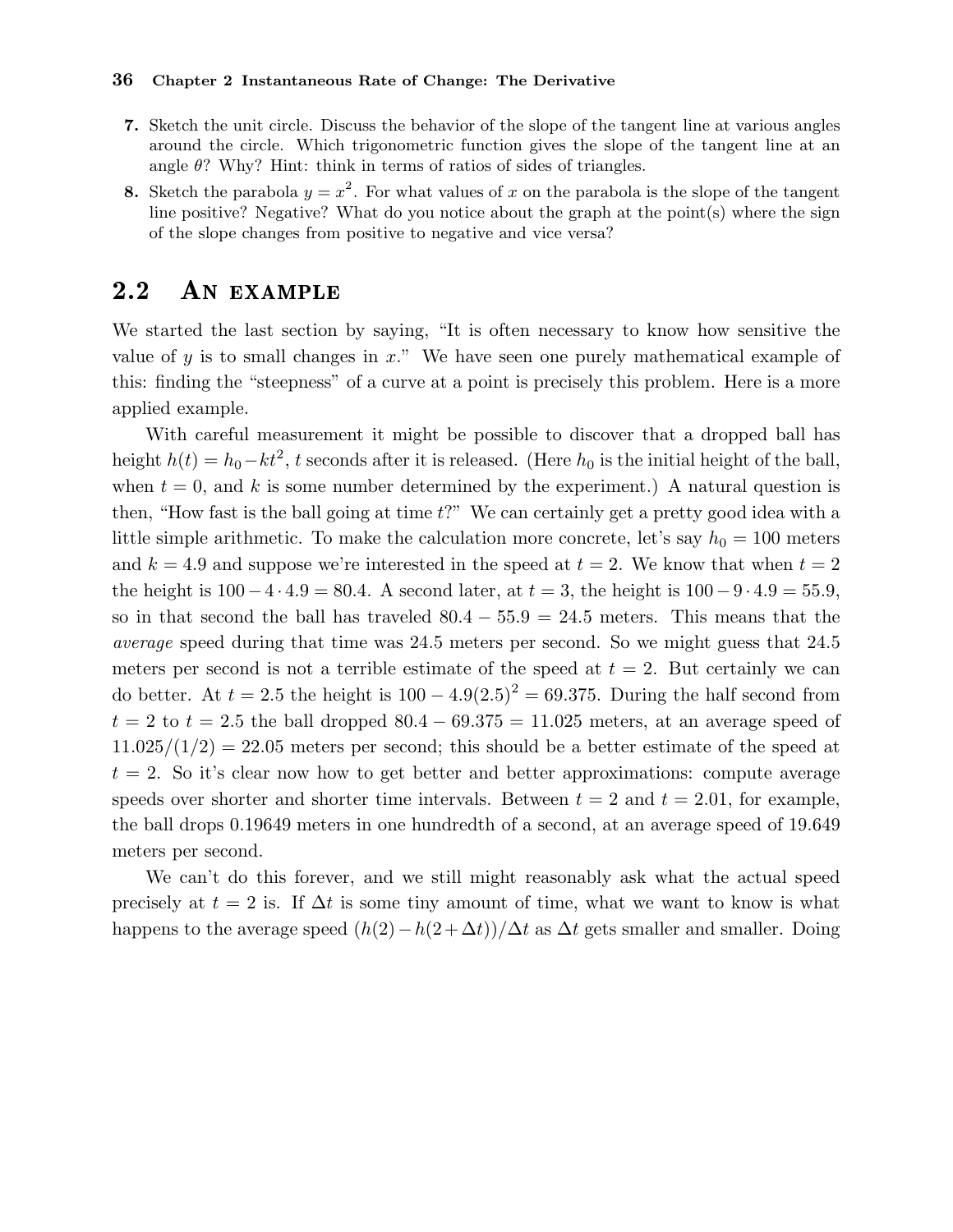a bit of algebra:

$$
\frac{h(2) - h(2 + \Delta t)}{\Delta t} = \frac{80.4 - (100 - 4.9(2 + \Delta t)^2)}{\Delta t}
$$

$$
= \frac{80.4 - 100 + 19.6 + 19.6\Delta t + 4.9\Delta t^2}{\Delta t}
$$

$$
= \frac{19.6\Delta t + 4.9\Delta t^2}{\Delta t}
$$

$$
= 19.6 + 4.9\Delta t
$$

When  $\Delta t$  is very small, this is very close to 19.6, and indeed it seems clear that as  $\Delta t$ goes to zero, the average speed goes to 19.6, so the exact speed at  $t = 2$  is 19.6 meters per second. This calculation should look very familiar. In the language of the previous section, we might have started with  $f(x) = 100 - 4.9x^2$  and asked for the slope of the tangent line at  $x = 2$ . We would have answered that question by computing

$$
\frac{f(2 + \Delta x) - f(2)}{\Delta x} = \frac{-19.6\Delta x - 4.9\Delta x^2}{\Delta x} = -19.6 - 4.9\Delta x
$$

The algebra is the same, except that following the pattern of the previous section the subtraction would be reversed, and we would say that the slope of the tangent line is −19.6. Indeed, in hindsight, perhaps we should have subtracted the other way even for the dropping ball. At  $t = 2$  the height is 80.4; one second later the height is 55.9. The usual way to compute a "distance traveled" is to subtract the earlier position from the later one, or  $55.9 - 80.4 = -24.5$ . This tells us that the distance traveled is 24.5 meters, and the negative sign tells us that the height went down during the second. If we continue the original calculation we then get  $-19.6$  meters per second as the exact speed at  $t = 2$ . If we interpret the negative sign as meaning that the motion is downward, which seems reasonable, then in fact this is the same answer as before, but with even more information, since the numerical answer contains the direction of motion as well as the speed. Thus, the speed of the ball is the value of the derivative of a certain function, namely, of the function that gives the position of the ball. (More properly, this is the *velocity* of the ball; velocity is signed speed, that is, speed with a direction indicated by the sign.)

The upshot is that this problem, finding the speed of the ball, is exactly the same problem mathematically as finding the slope of a curve. This may already be enough evidence to convince you that whenever some quantity is changing (the height of a curve or the height of a ball or the size of the economy or the distance of a space probe from earth or the population of the world) the rate at which the quantity is changing can, in principle, be computed in exactly the same way, by finding a derivative.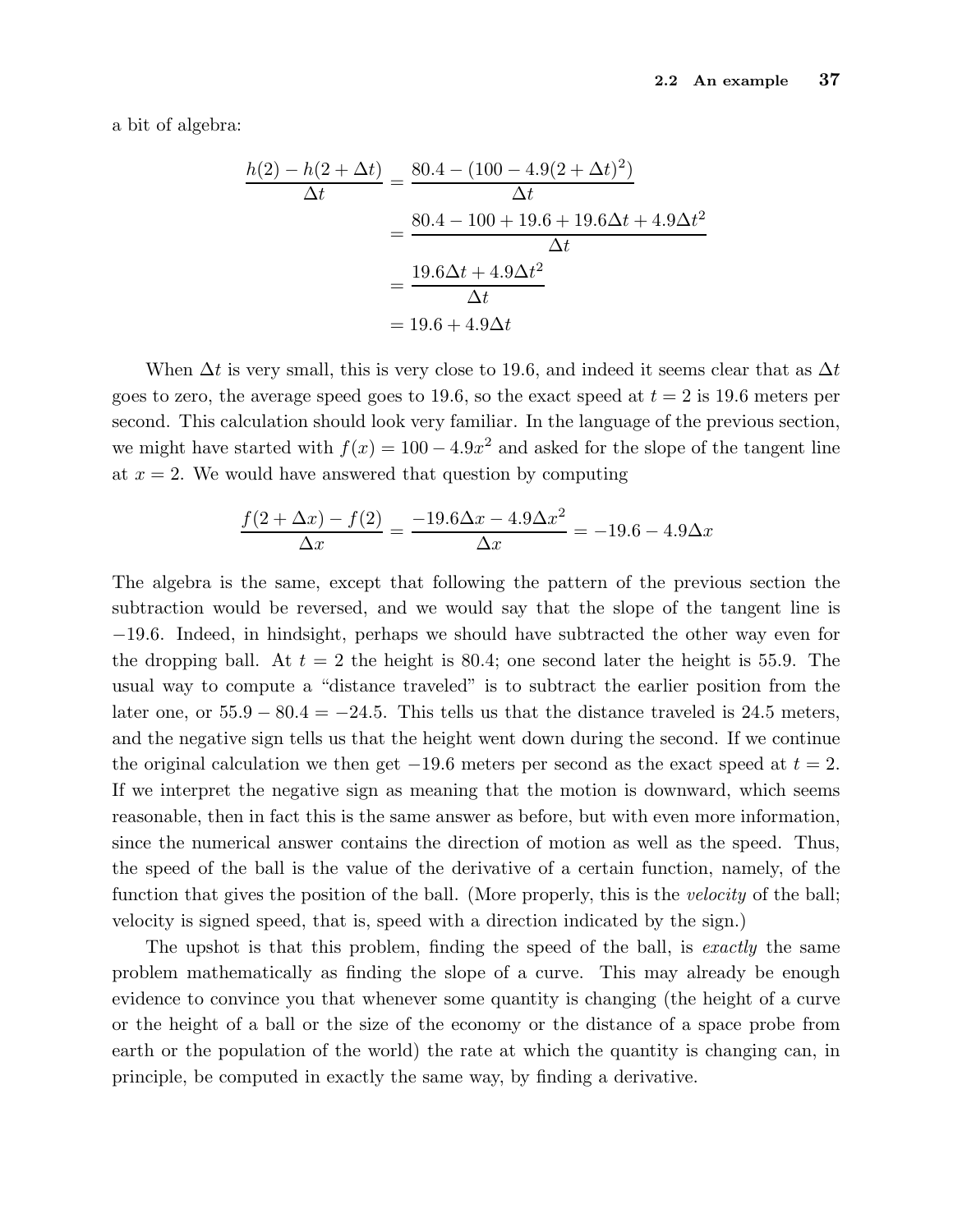#### Exercises 2.2.

1. An object is traveling in a straight line so that its position (that is, distance from some fixed point) is given by this table:

| time (seconds)    |  |  |
|-------------------|--|--|
| distance (meters) |  |  |

Find the average speed of the object during the following time intervals:  $[0, 1]$ ,  $[0, 2]$ ,  $[0, 3]$ , [1, 2], [1, 3], [2, 3]. If you had to guess the speed at  $t = 2$  just on the basis of these, what would you guess? ⇒

- 2. Let  $y = f(t) = t^2$ , where t is the time in seconds and y is the distance in meters that an object falls on a certain airless planet. Draw a graph of this function between  $t = 0$  and  $t = 3$ . Make a table of the average speed of the falling object between (a) 2 seconds and 3 seconds, (b) 2 seconds and 2.1 seconds, (c) 2 seconds and 2.01 seconds, (d) 2 seconds and 2.001 seconds. Then use algebra to find a simple formula for the average speed between time 2 and time  $2+\Delta t$ . (If you substitute  $\Delta t = 1, 0.1, 0.01, 0.001$  in this formula you should again get the answers to parts  $(a)$ – $(d)$ .) Next, in your formula for average speed (which should be in simplified form) determine what happens as  $\Delta t$  approaches zero. This is the instantaneous speed. Finally, in your graph of  $y = t^2$  draw the straight line through the point (2, 4) whose slope is the instantaneous velocity you just computed; it should of course be the tangent line. ⇒
- 3. If an object is dropped from an 80-meter high window, its height  $y$  above the ground at time t seconds is given by the formula  $y = f(t) = 80 - 4.9t^2$ . (Here we are neglecting air resistance; the graph of this function was shown in figure 1.0.1.) Find the average velocity of the falling object between (a) 1 seconds and 1.1 seconds, (b) 1 seconds and 1.01 seconds, (c) 1 seconds and 1.001 seconds. Now use algebra to find a simple formula for the average velocity of the falling object between 1 seconds and  $1+\Delta t$  seconds. Determine what happens to this average velocity as  $\Delta t$  approaches 0. That is the instantaneous velocity at time  $t = 1$ second (it will be negative, because the object is falling).  $\Rightarrow$

## 2.3 LIMITS

In the previous two sections we computed some quantities of interest (slope, velocity) by seeing that some expression "goes to" or "approaches" or "gets really close to" a particular value. In the examples we saw, this idea may have been clear enough, but it is too fuzzy to rely on in more difficult circumstances. In this section we will see how to make the idea more precise.

There is an important feature of the examples we have seen. Consider again the formula

$$
\frac{-19.6\Delta x - 4.9\Delta x^2}{\Delta x}.
$$

We wanted to know what happens to this fraction as " $\Delta x$  goes to zero." Because we were able to simplify the fraction, it was easy to see the answer, but it was not quite as simple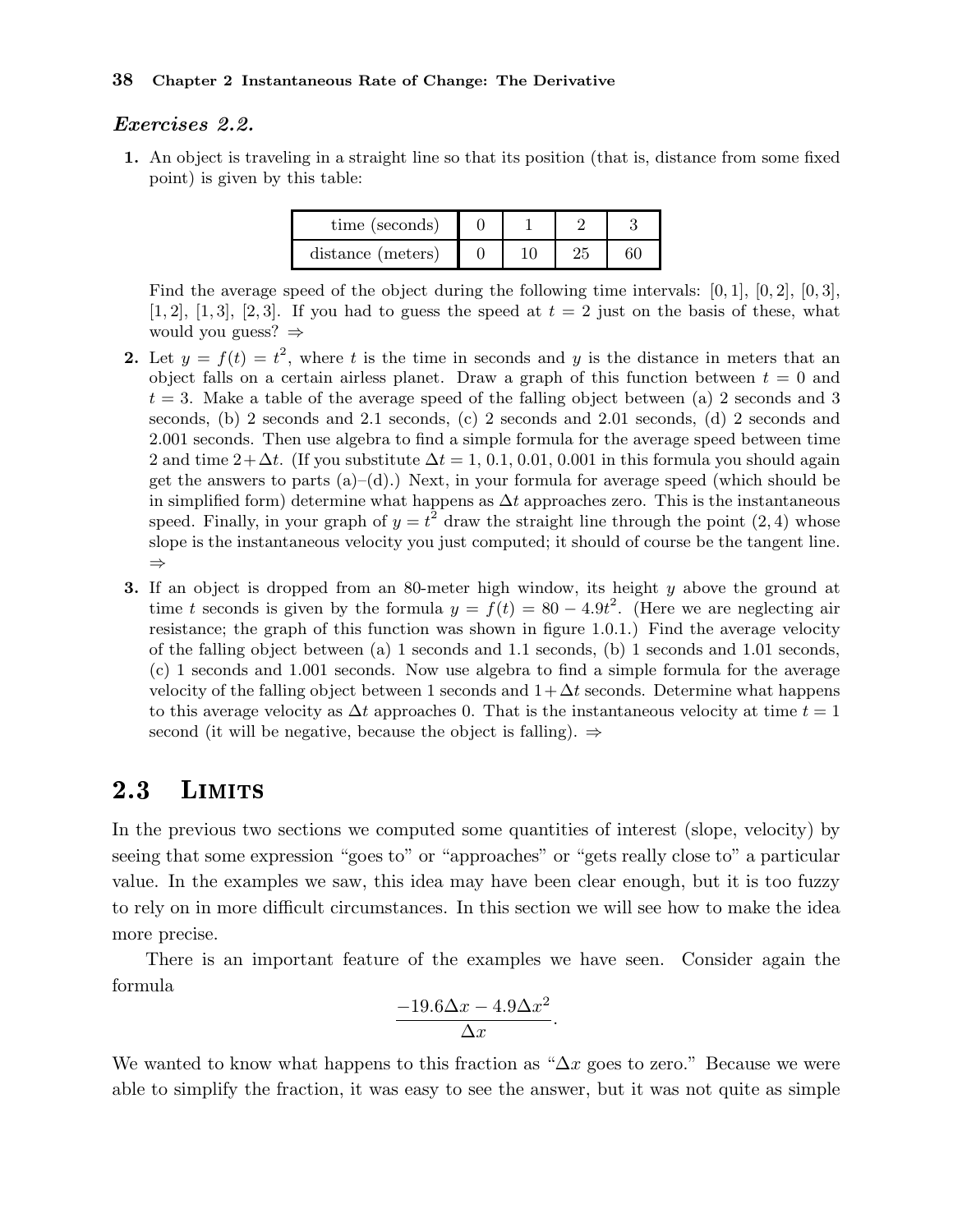as "substituting zero for  $\Delta x$ ," as that would give

$$
\frac{-19.6\cdot 0 - 4.9\cdot 0}{0},
$$

which is meaningless. The quantity we are really interested in does not make sense "at zero," and this is why the answer to the original problem (finding a velocity or a slope) was not immediately obvious. In other words, we are generally going to want to figure out what a quantity "approaches" in situations where we can't merely plug in a value. If you would like to think about a hard example (which we will analyze later) consider what happens to  $(\sin x)/x$  as x approaches zero. Try evaluating this expression on a calculator for smaller and smaller values of x; do they seem to approach some fixed value?

**EXAMPLE 2.3.1** Does  $\sqrt{x}$  approach 1.41 as x approaches 2? In this case it is possible to compute the actual value  $\sqrt{2}$  to a high precision to answer the question. But since in general we won't be able to do that, let's not. We might start by computing  $\sqrt{x}$  for values of x close to 2, as we did in the previous sections. Here are some values:  $\sqrt{2.05}$  = 1.431782106,  $\sqrt{2.04} = 1.428285686$ ,  $\sqrt{2.03} = 1.424780685$ ,  $\sqrt{2.02} = 1.421267040$ ,  $\sqrt{2.01} =$ 1.417744688,  $\sqrt{2.005}$  = 1.415980226,  $\sqrt{2.004}$  = 1.415627070,  $\sqrt{2.003}$  = 1.415273825,  $\sqrt{2.002} = 1.414920492, \sqrt{2.001} = 1.414567072.$  So it looks at least possible that indeed these values "approach" 1.41—already  $\sqrt{2.001}$  is quite close. If we continue this process, however, at some point we will appear to "stall." In fact,  $\sqrt{2} = 1.414213562...$ , so we will never even get as far as 1.4142, no matter how long we continue the sequence.  $\Box$ 

So in a fuzzy, everyday sort of sense, it is true that  $\sqrt{x}$  "gets close to" 1.41, but it does not "approach" 1.41 in the sense we want. To compute an exact slope or an exact velocity, what we want to know is that a given quantity becomes "arbitrarily close" to a fixed value, meaning that the first quantity can be made "as close as we like" to the fixed value. Consider again the quantities

$$
\frac{-19.6\Delta x - 4.9\Delta x^2}{\Delta x} = -19.6 - 4.9\Delta x.
$$

These two quantities are equal as long as  $\Delta x$  is not zero; if  $\Delta x$  is zero, the left hand quantity is meaningless, while the right hand one is −19.6. Can we say more than we did before about why the right hand side "approaches" −19.6, in the desired sense? Can we really make it "as close as we want" to −19.6? Let's try a test case. Can we make  $-19.6 - 4.9\Delta x$  within one millionth (0.000001) of -19.6? The values within a millionth of  $-19.6$  are those in the interval  $(-19.600001, -19.599999)$ . As  $\Delta x$  approaches zero, does  $-19.6 - 4.9\Delta x$  eventually reside inside this interval? If  $\Delta x$  is positive, this would require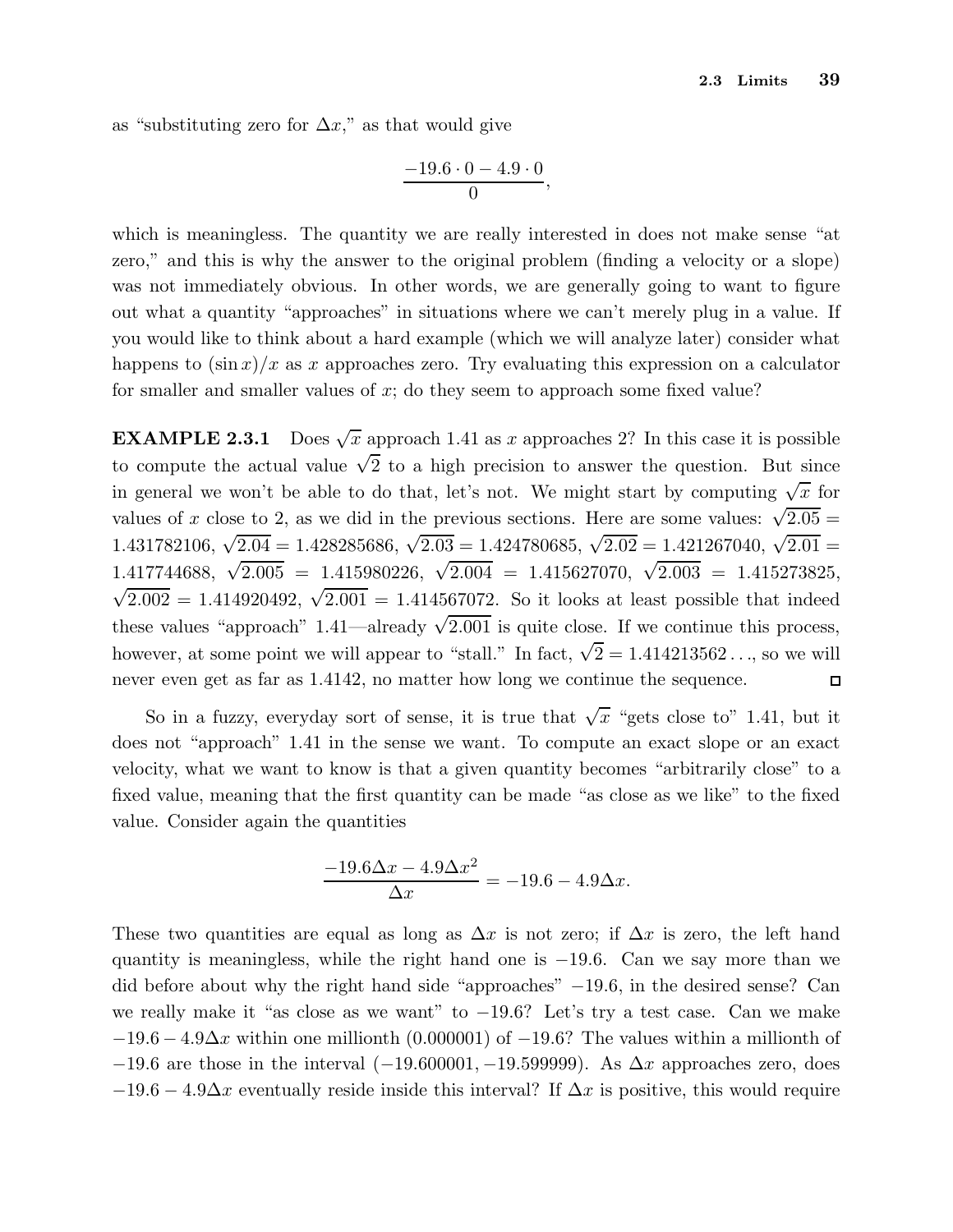that  $-19.6 - 4.9\Delta x > -19.600001$ . This is something we can manipulate with a little algebra:

$$
-19.6 - 4.9\Delta x > -19.600001
$$

$$
-4.9\Delta x > -0.000001
$$

$$
\Delta x < -0.000001 / -4.9
$$

$$
\Delta x < 0.0000002040816327...
$$

Thus, we can say with certainty that if  $\Delta x$  is positive and less than 0.0000002, then  $\Delta x < 0.0000002040816327...$  and so  $-19.6 - 4.9 \Delta x > -19.600001$ . We could do a similar calculation if  $\Delta x$  is negative.

So now we know that we can make  $-19.6 - 4.9\Delta x$  within one millionth of  $-19.6$ . But can we make it "as close as we want"? In this case, it is quite simple to see that the answer is yes, by modifying the calculation we've just done. It may be helpful to think of this as a game. I claim that I can make  $-19.6 - 4.9\Delta x$  as close as you desire to  $-19.6$  by making  $\Delta x$  "close enough" to zero. So the game is: you give me a number, like  $10^{-6}$ , and I have to come up with a number representing how close  $\Delta x$  must be to zero to guarantee that  $-19.6 - 4.9\Delta x$  is at least as close to  $-19.6$  as you have requested.

Now if we actually play this game, I could redo the calculation above for each new number you provide. What I'd like to do is somehow see that I will always succeed, and even more, I'd like to have a simple strategy so that I don't have to do all that algebra every time. A strategy in this case would be a formula that gives me a correct answer no matter what you specify. So suppose the number you give me is  $\epsilon$ . How close does  $\Delta x$ have to be to zero to guarantee that  $-19.6 - 4.9\Delta x$  is in  $(-19.6 - \epsilon, -19.6 + \epsilon)$ ? If  $\Delta x$  is positive, we need:

$$
-19.6 - 4.9\Delta x > -19.6 - \epsilon
$$

$$
-4.9\Delta x > -\epsilon
$$

$$
\Delta x < -\epsilon / -4.9
$$

$$
\Delta x < \epsilon / 4.9
$$

So if I pick any number  $\delta$  that is less than  $\epsilon/4.9$ , the algebra tells me that whenever  $\Delta x < \delta$ then  $\Delta x < \epsilon/4.9$  and so  $-19.6 - 4.9\Delta x$  is within  $\epsilon$  of  $-19.6$ . (This is exactly what I did in the example: I picked  $\delta = 0.0000002 < 0.0000002040816327...$ ) A similar calculation again works for negative  $\Delta x$ . The important fact is that this is now a completely general result—it shows that I can always win, no matter what "move" you make.

Now we can codify this by giving a precise definition to replace the fuzzy, "gets closer and closer" language we have used so far. Henceforward, we will say something like "the limit of  $(-19.6\Delta x - 4.9\Delta x^2)/\Delta x$  as  $\Delta x$  goes to zero is  $-19.6$ ," and abbreviate this mouthful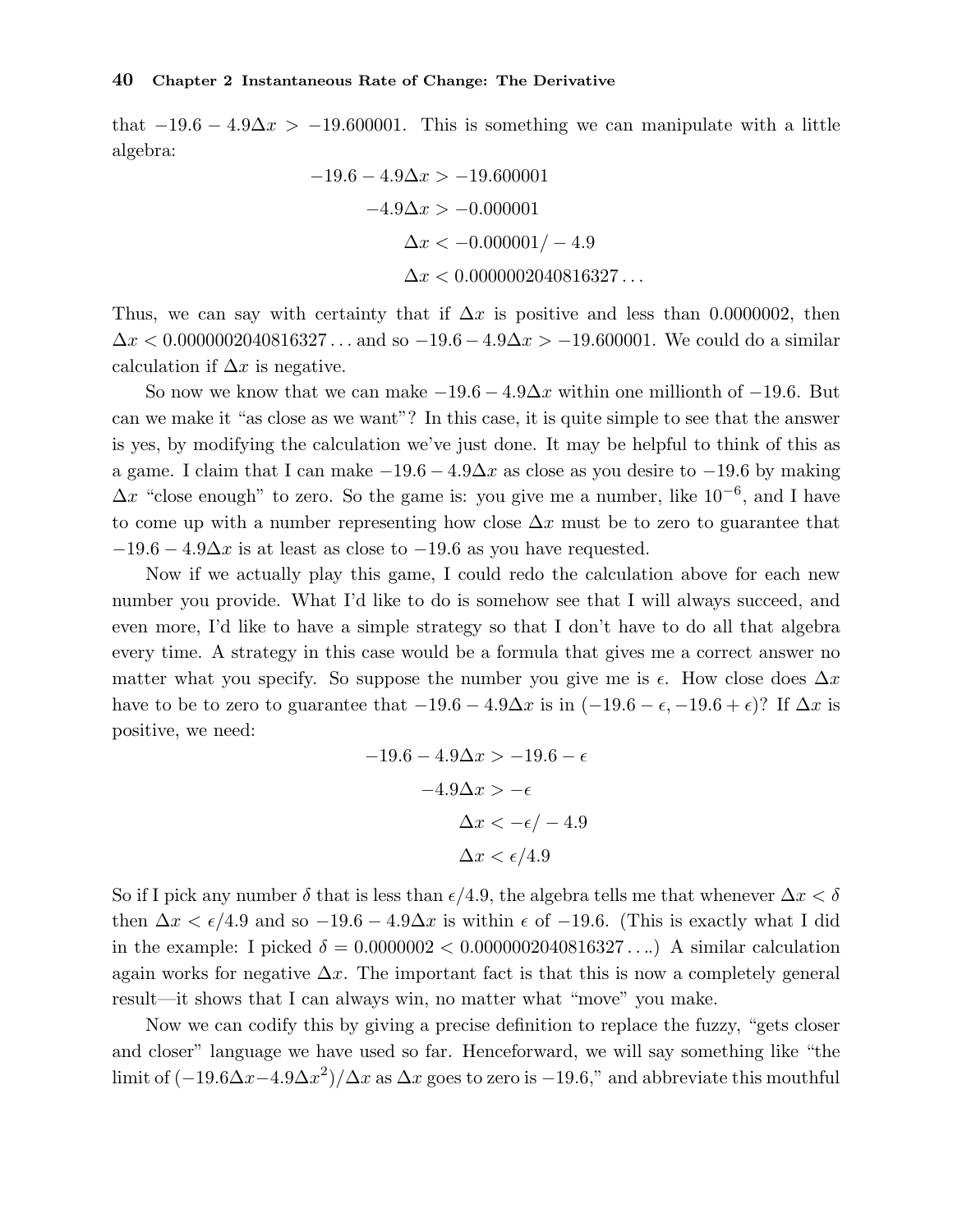as

$$
\lim_{\Delta x \to 0} \frac{-19.6\Delta x - 4.9\Delta x^2}{\Delta x} = -19.6.
$$

Here is the actual, official definition of "limit".

**DEFINITION 2.3.2** Limit Suppose f is a function. We say that  $\lim_{x \to a} f(x) = L$  if for every  $\epsilon > 0$  there is a  $\delta > 0$  so that whenever  $0 < |x - a| < \delta$ ,  $|f(x) - L| < \epsilon$ .  $\Box$ 

The  $\epsilon$  and  $\delta$  here play exactly the role they did in the preceding discussion. The definition says, in a very precise way, that  $f(x)$  can be made as close as desired to L (that's the  $|f(x) - L| < \epsilon$  part) by making x close enough to a (the  $0 < |x - a| < \delta$ ) part). Note that we specifically make no mention of what must happen if  $x = a$ , that is, if  $|x - a| = 0$ . This is because in the cases we are most interested in, substituting a for x doesn't even make sense.

Make sure you are not confused by the names of important quantities. The generic definition talks about  $f(x)$ , but the function and the variable might have other names. In the discussion above, the function we analyzed was

$$
\frac{-19.6\Delta x - 4.9\Delta x^2}{\Delta x}.
$$

and the variable of the limit was not x but  $\Delta x$ . The x was the variable of the original function; when we were trying to compute a slope or a velocity, x was essentially a fixed quantity, telling us at what point we wanted the slope. (In the velocity problem, it was literally a fixed quantity, as we focused on the time 2.) The quantity  $\alpha$  of the definition in all the examples was zero: we were always interested in what happened as  $\Delta x$  became very close to zero.

Armed with a precise definition, we can now prove that certain quantities behave in a particular way. The bad news is that even proofs for simple quantities can be quite tedious and complicated; the good news is that we rarely need to do such proofs, because most expressions act the way you would expect, and this can be proved once and for all.

**EXAMPLE 2.3.3** Let's show carefully that  $\lim_{x\to 2} x + 4 = 6$ . This is not something we "need" to prove, since it is "obviously" true. But if we couldn't prove it using our official definition there would be something very wrong with the definition.

As is often the case in mathematical proofs, it helps to work backwards. We want to end up showing that under certain circumstances  $x + 4$  is close to 6; precisely, we want to show that  $|x+4-6| < \epsilon$ , or  $|x-2| < \epsilon$ . Under what circumstances? We want this to be true whenever  $0 < |x - 2| < \delta$ . So the question becomes: can we choose a value for  $\delta$  that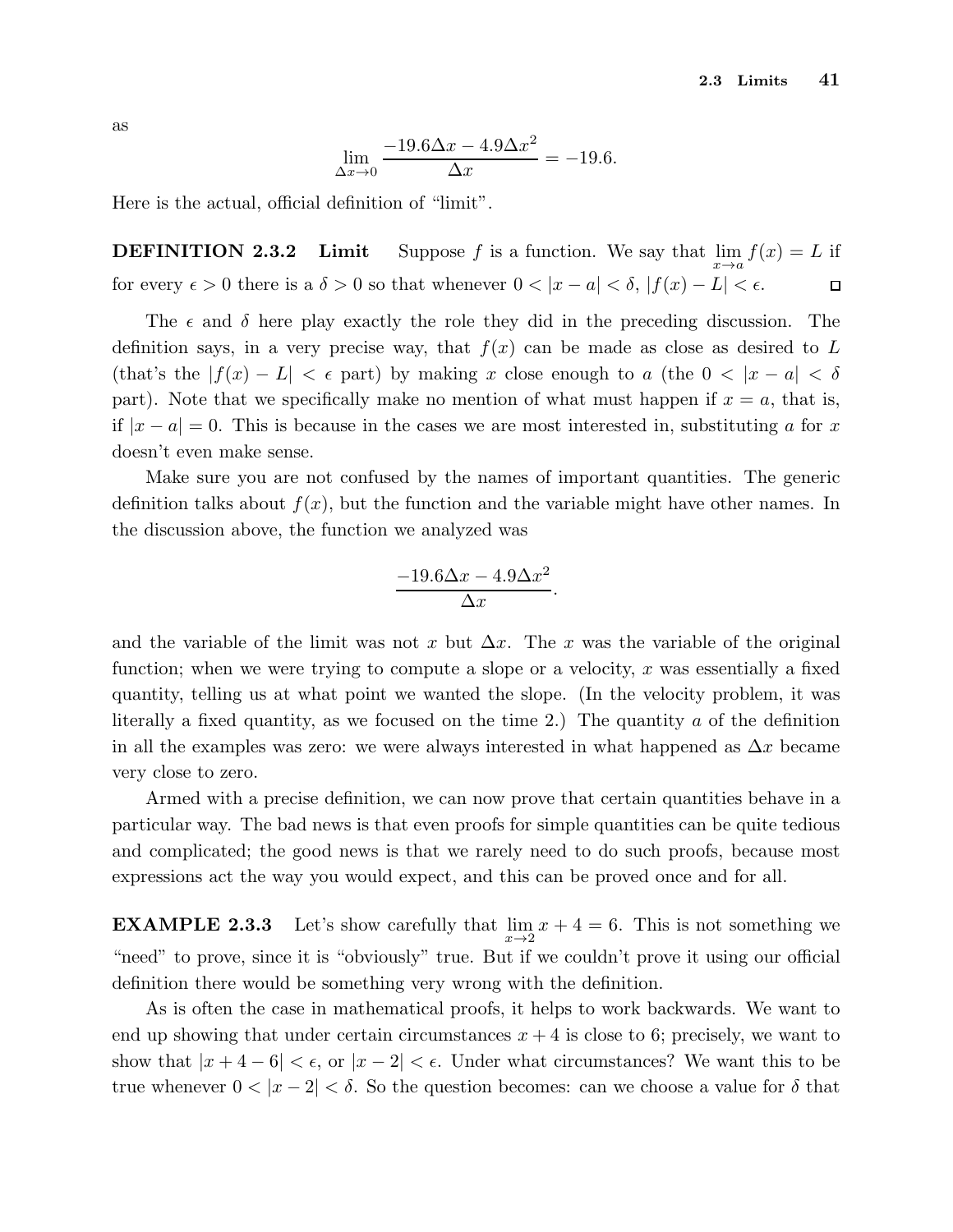guarantees that  $0 < |x - 2| < \delta$  implies  $|x - 2| < \epsilon$ ? Of course: no matter what  $\epsilon$  is,  $\delta = \epsilon$ works.  $\Box$ 

So it turns out to be very easy to prove something "obvious," which is nice. It doesn't take long before things get trickier, however.

**EXAMPLE 2.3.4** It seems clear that  $\lim_{x\to 2} x^2 = 4$ . Let's try to prove it. We will want to be able to show that  $|x^2 - 4| < \epsilon$  whenever  $0 < |x - 2| < \delta$ , by choosing  $\delta$  carefully. Is there any connection between  $|x-2|$  and  $|x^2-4|$ ? Yes, and it's not hard to spot, but it is not so simple as the previous example. We can write  $|x^2 - 4| = |(x+2)(x-2)|$ . Now when  $|x-2|$  is small, part of  $|(x+2)(x-2)|$  is small, namely  $(x-2)$ . What about  $(x+2)$ ? If x is close to 2,  $(x+2)$  certainly can't be too big, but we need to somehow be precise about it. Let's recall the "game" version of what is going on here. You get to pick an  $\epsilon$  and I have to pick a  $\delta$  that makes things work out. Presumably it is the really tiny values of  $\epsilon$  I need to worry about, but I have to be prepared for anything, even an apparently "bad" move like  $\epsilon = 1000$ . I expect that  $\epsilon$  is going to be small, and that the corresponding  $\delta$  will be small, certainly less than 1. If  $\delta \leq 1$  then  $|x+2| < 5$  when  $|x-2| < \delta$  (because if x is within 1 of 2, then x is between 1 and 3 and  $x + 2$  is between 3 and 5). So then I'd be trying to show that  $|(x+2)(x-2)| < 5|x-2| < \epsilon$ . So now how can I pick  $\delta$  so that  $|x-2| < \delta$  implies  $5|x-2| < \epsilon$ ? This is easy: use  $\delta = \epsilon/5$ , so  $5|x-2| < 5(\epsilon/5) = \epsilon$ . But what if the  $\epsilon$  you choose is not small? If you choose  $\epsilon = 1000$ , should I pick  $\delta = 200$ ? No, to keep things "sane" I will never pick a  $\delta$  bigger than 1. Here's the final "game strategy:" When you pick a value for  $\epsilon$  I will pick  $\delta = \epsilon/5$  or  $\delta = 1$ , whichever is smaller. Now when  $|x - 2| < \delta$ , I know both that  $|x+2| < 5$  and that  $|x-2| < \epsilon/5$ . Thus  $|(x+2)(x-2)| < 5(\epsilon/5) = \epsilon$ .

This has been a long discussion, but most of it was explanation and scratch work. If this were written down as a proof, it would be quite short, like this:

Proof that  $\lim_{x\to 2} x^2 = 4$ . Given any  $\epsilon$ , pick  $\delta = \epsilon/5$  or  $\delta = 1$ , whichever is smaller. Then when  $|x-2| < \delta$ ,  $|x+2| < 5$  and  $|x-2| < \epsilon/5$ . Hence  $|x^2-4| = |(x+2)(x-2)| < 5(\epsilon/5) =$  $\Box$  $\epsilon.$ 

It probably seems obvious that  $\lim_{x\to 2} x^2 = 4$ , and it is worth examining more closely why it seems obvious. If we write  $x^2 = x \cdot x$ , and ask what happens when x approaches 2, we might say something like, "Well, the first  $x$  approaches 2, and the second  $x$  approaches 2, so the product must approach  $2 \cdot 2$ ." In fact this is pretty much right on the money, except for that word "must." Is it really true that if x approaches a and y approaches b then xy approaches ab? It is, but it is not really obvious, since x and y might be quite complicated. The good news is that we can see that this is true once and for all, and then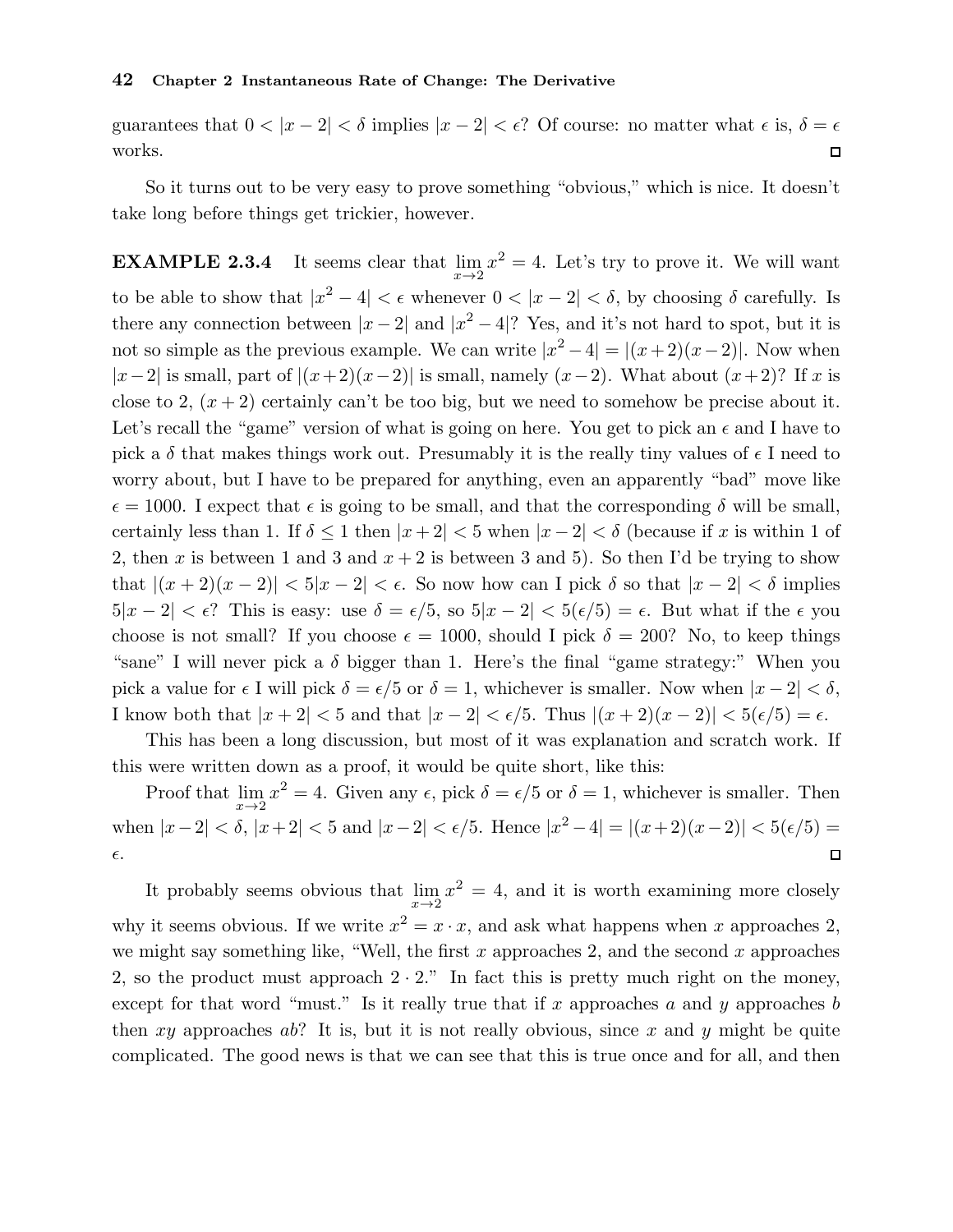we don't have to worry about it ever again. When we say that  $x$  might be "complicated" we really mean that in practice it might be a function. Here is then what we want to know:

THEOREM  $2.3.5$  $f(x) = L$  and  $\lim_{x \to a} g(x) = M$ . Then  $\lim_{x\to a} f(x)g(x) = LM.$ 

**Proof.** We have to use the official definition of limit to make sense of this. So given any  $\epsilon$  we need to find a  $\delta$  so that  $0 < |x - a| < \delta$  implies  $|f(x)g(x) - LM| < \epsilon$ . What do we have to work with? We know that we can make  $f(x)$  close to L and  $g(x)$  close to M, and we have to somehow connect these facts to make  $f(x)g(x)$  close to LM.

We use, as is so often the case, a little algebraic trick:

$$
|f(x)g(x) - LM| = |f(x)g(x) - f(x)M + f(x)M - LM|
$$
  

$$
= |f(x)(g(x) - M) + (f(x) - L)M|
$$
  

$$
\leq |f(x)(g(x) - M)| + |(f(x) - L)M|
$$
  

$$
= |f(x)||g(x) - M| + |f(x) - L||M|.
$$

This is all straightforward except perhaps for the " $\leq$ ". That is an example of the **triangle inequality**, which says that if a and b are any real numbers then  $|a + b| \leq |a| + |b|$ . If you look at a few examples, using positive and negative numbers in various combinations for a and b, you should quickly understand why this is true; we will not prove it formally.

Since  $\lim_{x\to a} f(x) = L$ , there is a value  $\delta_1$  so that  $0 < |x - a| < \delta_1$  implies  $|f(x) - L| <$  $|\epsilon/(2M)|$ , This means that  $0 < |x - a| < \delta_1$  implies  $|f(x) - L||M| < \epsilon/2$ . You can see where this is going: if we can make  $|f(x)||g(x) - M| < \epsilon/2$  also, then we'll be done.

We can make  $|q(x) - M|$  smaller than any fixed number by making x close enough to a; unfortunately,  $\epsilon/(2f(x))$  is not a fixed number, since x is a variable. Here we need another little trick, just like the one we used in analyzing  $x^2$ . We can find a  $\delta_2$  so that  $|x - a| < \delta_2$  implies that  $|f(x) - L| < 1$ , meaning that  $L - 1 < f(x) < L + 1$ . This means that  $|f(x)| < N$ , where N is either  $|L-1|$  or  $|L+1|$ , depending on whether L is negative or positive. The important point is that  $N$  doesn't depend on  $x$ . Finally, we know that there is a  $\delta_3$  so that  $0 < |x - a| < \delta_3$  implies  $|g(x) - M| < \epsilon/(2N)$ . Now we're ready to put everything together. Let  $\delta$  be the smallest of  $\delta_1$ ,  $\delta_2$ , and  $\delta_3$ . Then  $|x - a| < \delta$  implies that  $|f(x) - L| < |\epsilon/(2M)|, |f(x)| < N$ , and  $|g(x) - M| < \epsilon/(2N)$ . Then

$$
|f(x)g(x) - LM| \le |f(x)||g(x) - M| + |f(x) - L||M|
$$
  

$$
< N\frac{\epsilon}{2N} + \left|\frac{\epsilon}{2M}\right||M|
$$
  

$$
= \frac{\epsilon}{2} + \frac{\epsilon}{2} = \epsilon.
$$

This is just what we needed, so by the official definition,  $\lim_{x\to a} f(x)g(x) = LM$ .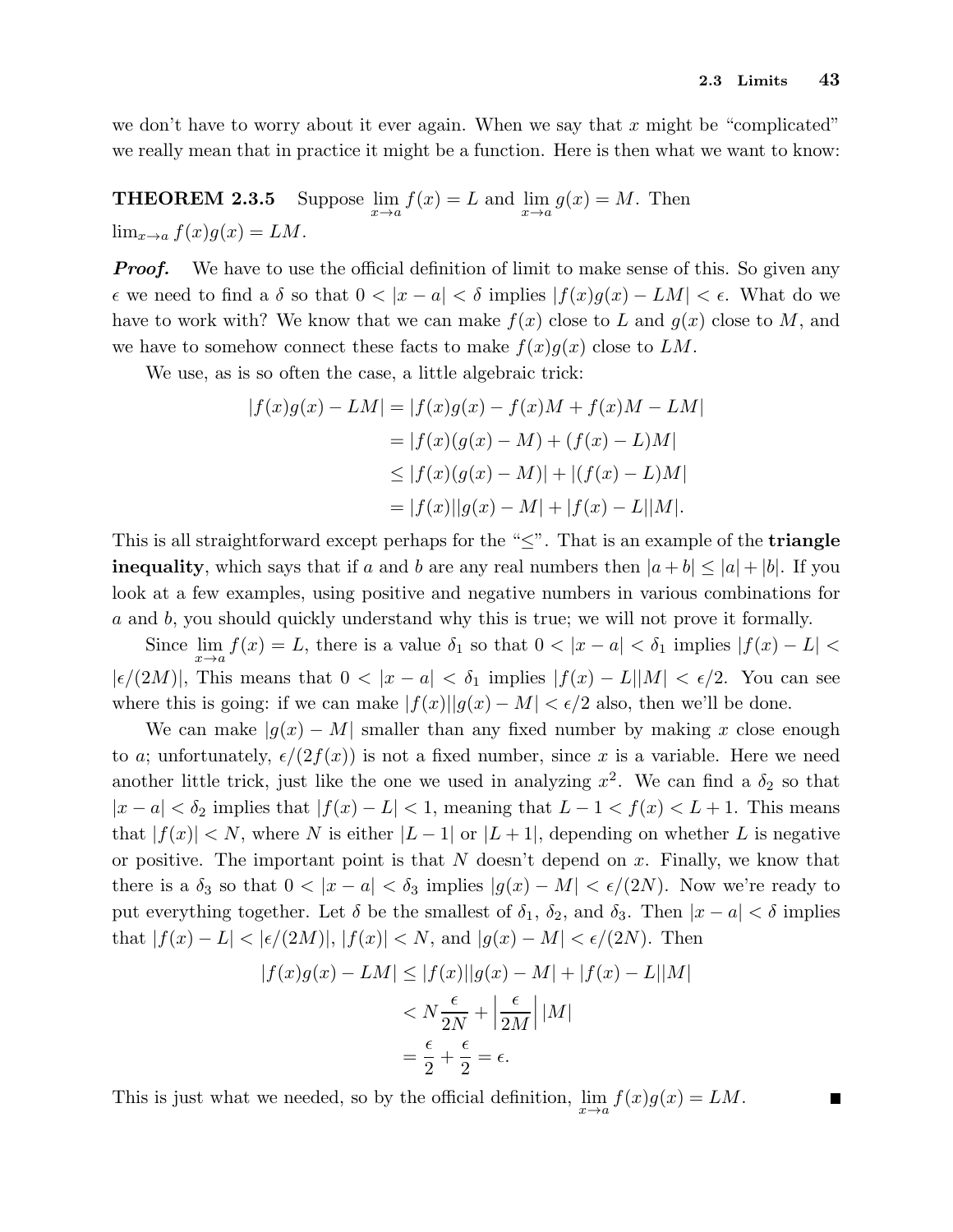A handful of such theorems give us the tools to compute many limits without explicitly working with the definition of limit.

**THEOREM 2.3.6** Suppose that  $\lim_{x \to a} f(x) = L$  and  $\lim_{x \to a} g(x) = M$  and k is some constant. Then

$$
\lim_{x \to a} kf(x) = k \lim_{x \to a} f(x) = kL
$$
\n
$$
\lim_{x \to a} (f(x) + g(x)) = \lim_{x \to a} f(x) + \lim_{x \to a} g(x) = L + M
$$
\n
$$
\lim_{x \to a} (f(x) - g(x)) = \lim_{x \to a} f(x) - \lim_{x \to a} g(x) = L - M
$$
\n
$$
\lim_{x \to a} (f(x)g(x)) = \lim_{x \to a} f(x) \cdot \lim_{x \to a} g(x) = LM
$$
\n
$$
\lim_{x \to a} \frac{f(x)}{g(x)} = \frac{\lim_{x \to a} f(x)}{\lim_{x \to a} g(x)} = \frac{L}{M}, \text{ if } M \text{ is not 0}
$$

Roughly speaking, these rules say that to compute the limit of an algebraic expression, it is enough to compute the limits of the "innermost bits" and then combine these limits. This often means that it is possible to simply plug in a value for the variable, since  $\lim_{x \to a} x = a.$ 

**EXAMPLE 2.3.7** Compute  $\lim_{x\to 1} \frac{x^2 - 3x + 5}{x - 2}$  $x - 2$ . If we apply the theorem in all its gory detail, we get

$$
\lim_{x \to 1} \frac{x^2 - 3x + 5}{x - 2} = \frac{\lim_{x \to 1} (x^2 - 3x + 5)}{\lim_{x \to 1} (x - 2)}
$$
  
= 
$$
\frac{(\lim_{x \to 1} x^2) - (\lim_{x \to 1} 3x) + (\lim_{x \to 1} 5)}{(\lim_{x \to 1} x) - (\lim_{x \to 1} 2)}
$$
  
= 
$$
\frac{(\lim_{x \to 1} x)^2 - 3(\lim_{x \to 1} x) + 5}{(\lim_{x \to 1} x) - 2}
$$
  
= 
$$
\frac{1^2 - 3 \cdot 1 + 5}{1 - 2}
$$
  
= 
$$
\frac{1 - 3 + 5}{-1} = -3
$$

 $\Box$ 

**The Second** 

It is worth commenting on the trivial limit  $\lim_{x\to 1} 5$ . From one point of view this might seem meaningless, as the number 5 can't "approach" any value, since it is simply a fixed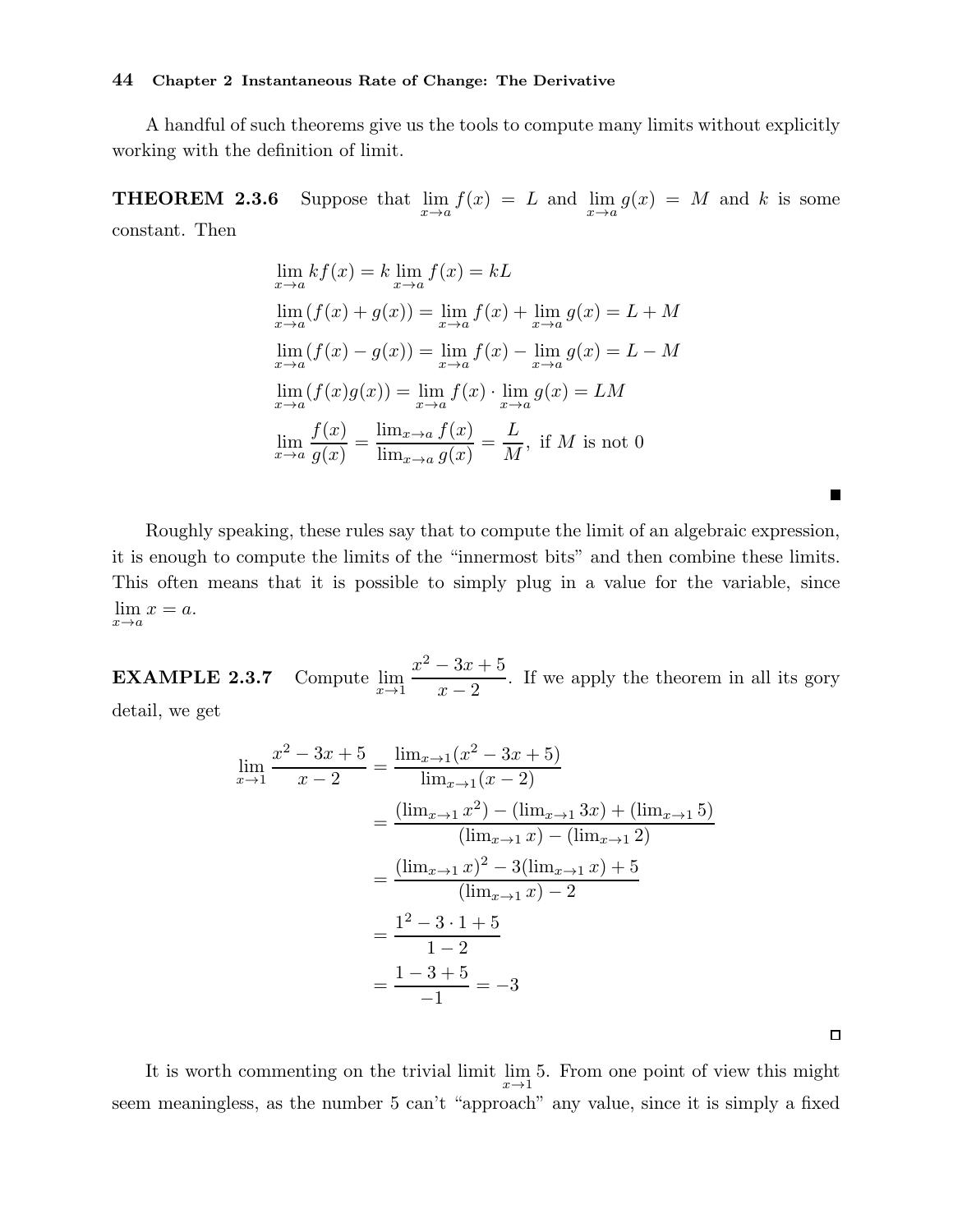number. But 5 can, and should, be interpreted here as the function that has value 5 everywhere,  $f(x) = 5$ , with graph a horizontal line. From this point of view it makes sense to ask what happens to the height of the function as  $x$  approaches 1.

Of course, as we've already seen, we're primarily interested in limits that aren't so easy, namely, limits in which a denominator approaches zero. There are a handful of algebraic tricks that work on many of these limits.

**EXAMPLE 2.3.8** Compute  $\lim_{x\to 1} \frac{x^2 + 2x - 3}{x - 1}$  $x - 1$ . We can't simply plug in  $x = 1$  because that makes the denominator zero. However:

$$
\lim_{x \to 1} \frac{x^2 + 2x - 3}{x - 1} = \lim_{x \to 1} \frac{(x - 1)(x + 3)}{x - 1}
$$

$$
= \lim_{x \to 1} (x + 3) = 4
$$

While theorem 2.3.6 is very helpful, we need a bit more to work easily with limits. Since the theorem applies when some limits are already known, we need to know the behavior of some functions that cannot themselves be constructed from the simple arithmetic operations of the theorem, such as  $\sqrt{x}$ . Also, there is one other extraordinarily useful way to put functions together: composition. If  $f(x)$  and  $g(x)$  are functions, we can form two functions by composition:  $f(g(x))$  and  $g(f(x))$ . For example, if  $f(x) = \sqrt{x}$  and  $g(x) = x^2 + 5$ , then  $f(g(x)) = \sqrt{x^2 + 5}$  and  $g(f(x)) = (\sqrt{x})^2 + 5 = x + 5$ . Here is a companion to theorem 2.3.6 for composition:

**THEOREM 2.3.9** Suppose that  $\lim_{x \to a} g(x) = L$  and  $\lim_{x \to L} f(x) = f(L)$ . Then  $\lim_{x \to a} f(g(x)) = f(L).$ 

Note the special form of the condition on  $f$ : it is not enough to know that  $\lim_{x\to L} f(x) =$ M, though it is a bit tricky to see why. Many of the most familiar functions do have this property, and this theorem can therefore be applied. For example:

**THEOREM 2.3.10** Suppose that *n* is a positive integer. Then

$$
\lim_{x \to a} \sqrt[n]{x} = \sqrt[n]{a},
$$

provided that  $a$  is positive if  $n$  is even.

П

 $\blacksquare$ 

 $\Box$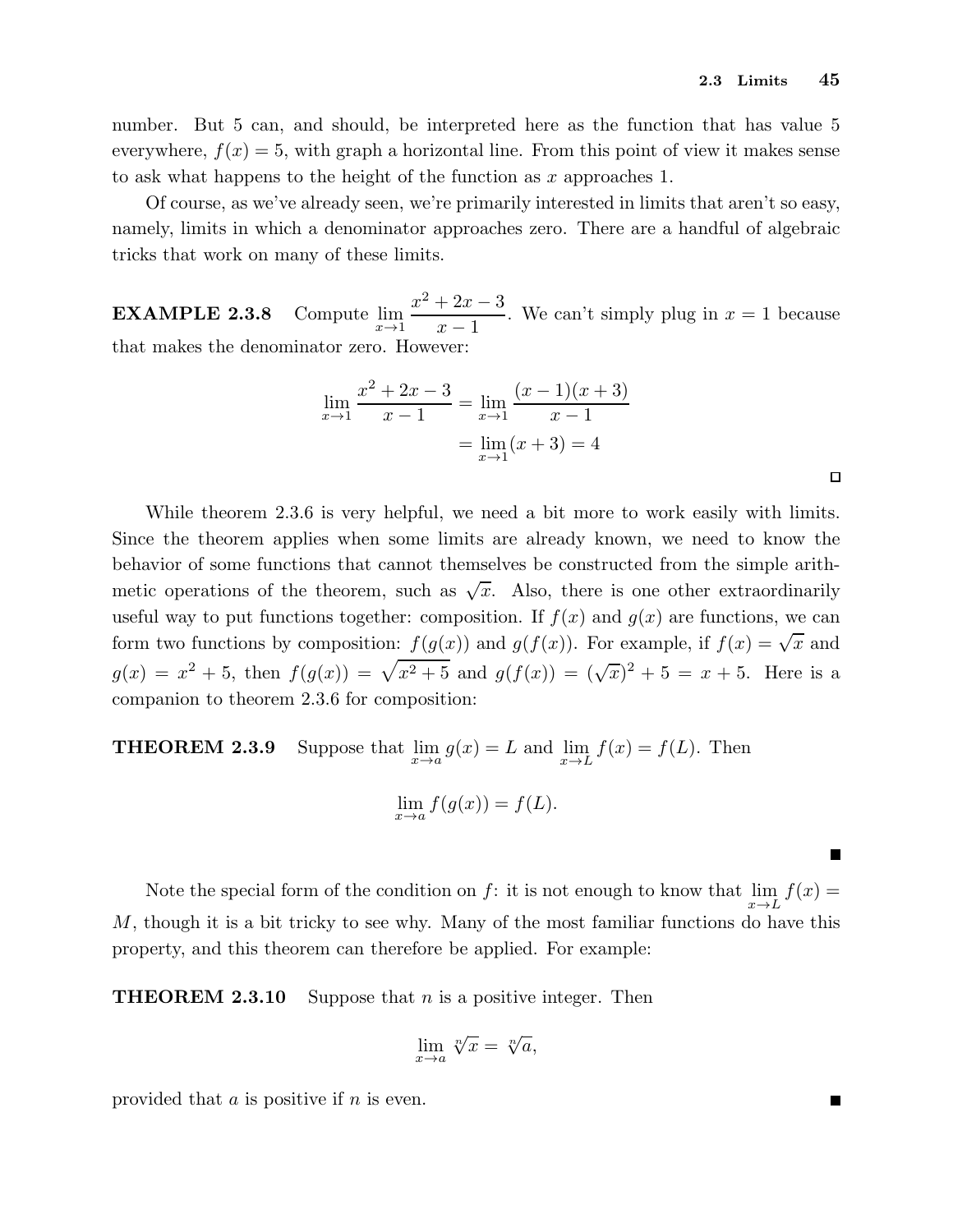This theorem is not too difficult to prove from the definition of limit.

Another of the most common algebraic tricks was used in section 2.1. Here's another example:

**EXAMPLE 2.3.11** Compute 
$$
\lim_{x \to -1} \frac{\sqrt{x+5} - 2}{x+1}
$$
.  
\n
$$
\lim_{x \to -1} \frac{\sqrt{x+5} - 2}{x+1} = \lim_{x \to -1} \frac{\sqrt{x+5} - 2}{x+1} \frac{\sqrt{x+5} + 2}{\sqrt{x+5} + 2}
$$
\n
$$
= \lim_{x \to -1} \frac{x+5 - 4}{(x+1)(\sqrt{x+5} + 2)}
$$
\n
$$
= \lim_{x \to -1} \frac{x+1}{(x+1)(\sqrt{x+5} + 2)}
$$
\n
$$
= \lim_{x \to -1} \frac{1}{\sqrt{x+5} + 2} = \frac{1}{4}
$$

At the very last step we have used theorems 2.3.9 and 2.3.10.

Occasionally we will need a slightly modified version of the limit definition. Consider the function  $f(x) = \sqrt{1-x^2}$ , the upper half of the unit circle. What can we say about  $\lim_{x\to 1} f(x)$ ? It is apparent from the graph of this familiar function that as x gets close to 1 from the left, the value of  $f(x)$  gets close to zero. It does not even make sense to ask what happens as x approaches 1 from the right, since  $f(x)$  is not defined there. The definition of the limit, however, demands that  $f(1 + \Delta x)$  be close to  $f(1)$  whether  $\Delta x$  is positive or negative. Sometimes the limit of a function exists from one side or the other (or both) even though the limit does not exist. Since it is useful to be able to talk about this situation, we introduce the concept of **one sided limit**:

**DEFINITION 2.3.12** One-sided limit Suppose that  $f(x)$  is a function. We say that  $\lim_{x\to a^{-}} f(x) = L$  if for every  $\epsilon > 0$  there is a  $\delta > 0$  so that whenever  $0 < a - x < \delta$ ,  $|f(x) - L| < \epsilon$ . We say that  $\lim_{x \to a^+} f(x) = L$  if for every  $\epsilon > 0$  there is a  $\delta > 0$  so that whenever  $0 < x - a < \delta, |f(x) - L| < \epsilon$ .  $\Box$ 

Usually  $\lim_{x \to a^{-}} f(x)$  is read "the limit of  $f(x)$  from the left" and  $\lim_{x \to a^{+}} f(x)$  is read "the limit of  $f(x)$  from the right".

**EXAMPLE 2.3.13** Discuss  $\lim_{x\to 0} \frac{x}{|x|}$  $|x|$ ,  $\lim_{x\to 0^-}$  $\boldsymbol{x}$  $|x|$ , and  $\lim_{x\to 0^+}$  $\boldsymbol{x}$  $|x|$ .

The function  $f(x) = x/|x|$  is undefined at 0; when  $x > 0$ ,  $|x| = x$  and so  $f(x) = 1$ ; when  $x < 0$ ,  $|x| = -x$  and  $f(x) = -1$ . Thus  $\lim_{x \to 0^{-}}$  $\boldsymbol{x}$  $|x|$  $=\lim_{x\to 0^{-}} -1 = -1$  while  $\lim_{x\to 0^{+}}$  $\boldsymbol{x}$  $|x|$ =

 $\Box$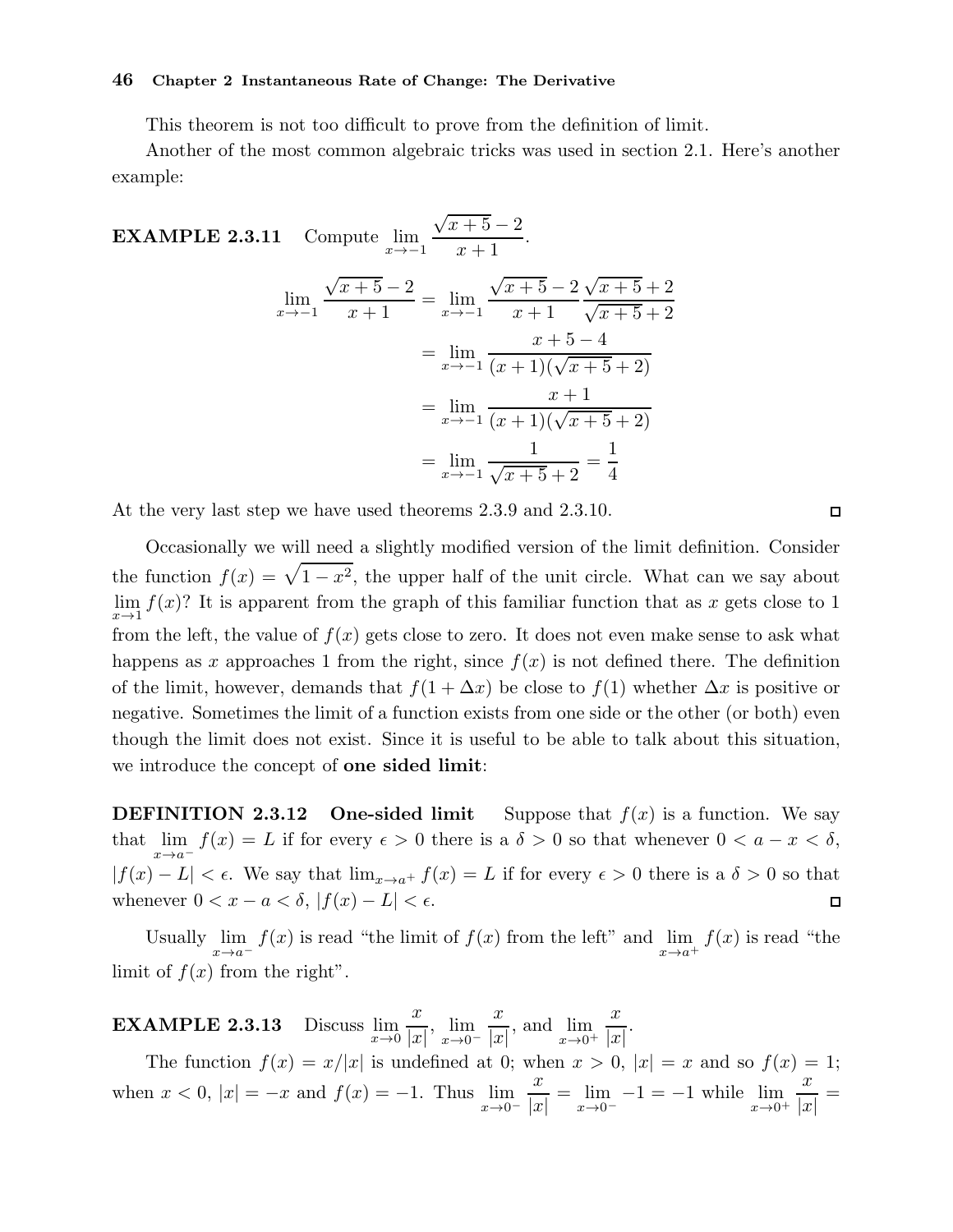$\lim_{x\to 0^+} 1 = 1$ . The limit of  $f(x)$  must be equal to both the left and right limits; since they  $\boldsymbol{x}$ are different, the limit  $\lim_{x\to 0}$ does not exist.  $\Box$  $|x|$ 

#### Exercises 2.3.

Compute the limits. If a limit does not exist, explain why.

7  $x = 1.$ 

- 1.  $\lim_{x\to 3} \frac{x^2 + x 12}{x 3}$  $x-3$ ⇒ 2.  $\lim_{x\to 1} \frac{x^2 + x - 12}{x - 3}$  $x-3$   $\Rightarrow$ 3.  $\lim_{x \to -4} \frac{x^2 + x - 12}{x - 3}$  $x - 3$ ⇒ 4.  $\lim_{x\to 2} \frac{x^2+x-12}{x-2}$  $x-2$   $\Rightarrow$ 5.  $\lim_{x\to 1}$  $\sqrt{x+8}-3$  $x - 1$  $\Rightarrow$  6.  $\lim_{x\to 0^+}$  $\sqrt{1}$  $\frac{1}{x} + 2 \sqrt{1}$  $\frac{1}{x} \Rightarrow$ 7.  $\lim_{x\to 2} 3 \Rightarrow$  $3 \Rightarrow$  8.  $\lim_{x \to 4} 3x^3 - 5x \Rightarrow$ **9.**  $\lim_{x\to 0} \frac{4x-5x^2}{x-1}$  $x - 1$ ⇒ 10.  $\lim_{x \to 1} \frac{x^2 - 1}{x - 1}$  $\overline{x-1}$   $\Rightarrow$ 11.  $\lim_{x \to 0^+}$  $\sqrt{2-x^2}$  $\boldsymbol{x}$  $\Rightarrow$  12.  $\lim_{x\to 0^+}$  $\sqrt{2-x^2}$  $\overline{x+1}$   $\Rightarrow$ 13.  $\lim_{x \to a} \frac{x^3 - a^3}{x - a}$  $x - a$ ⇒ 14.  $\lim_{x\to 2} (x^2 + 4)^3$  ⇒ 15.  $\lim_{x \to 1} \begin{cases} x - 5 & x \neq 1, \\ 7 & x = 1. \end{cases}$
- 16.  $\lim_{x\to 0} x \sin\left(\frac{1}{x}\right)$  $\boldsymbol{x}$ (Hint: Use the fact that  $|\sin a| < 1$  for any real number a. You should probably use the definition of a limit here.)  $\Rightarrow$
- **17.** Give an  $\epsilon$ -δ proof, similar to example 2.3.3, of the fact that  $\lim_{x\to 4} (2x-5) = 3$ .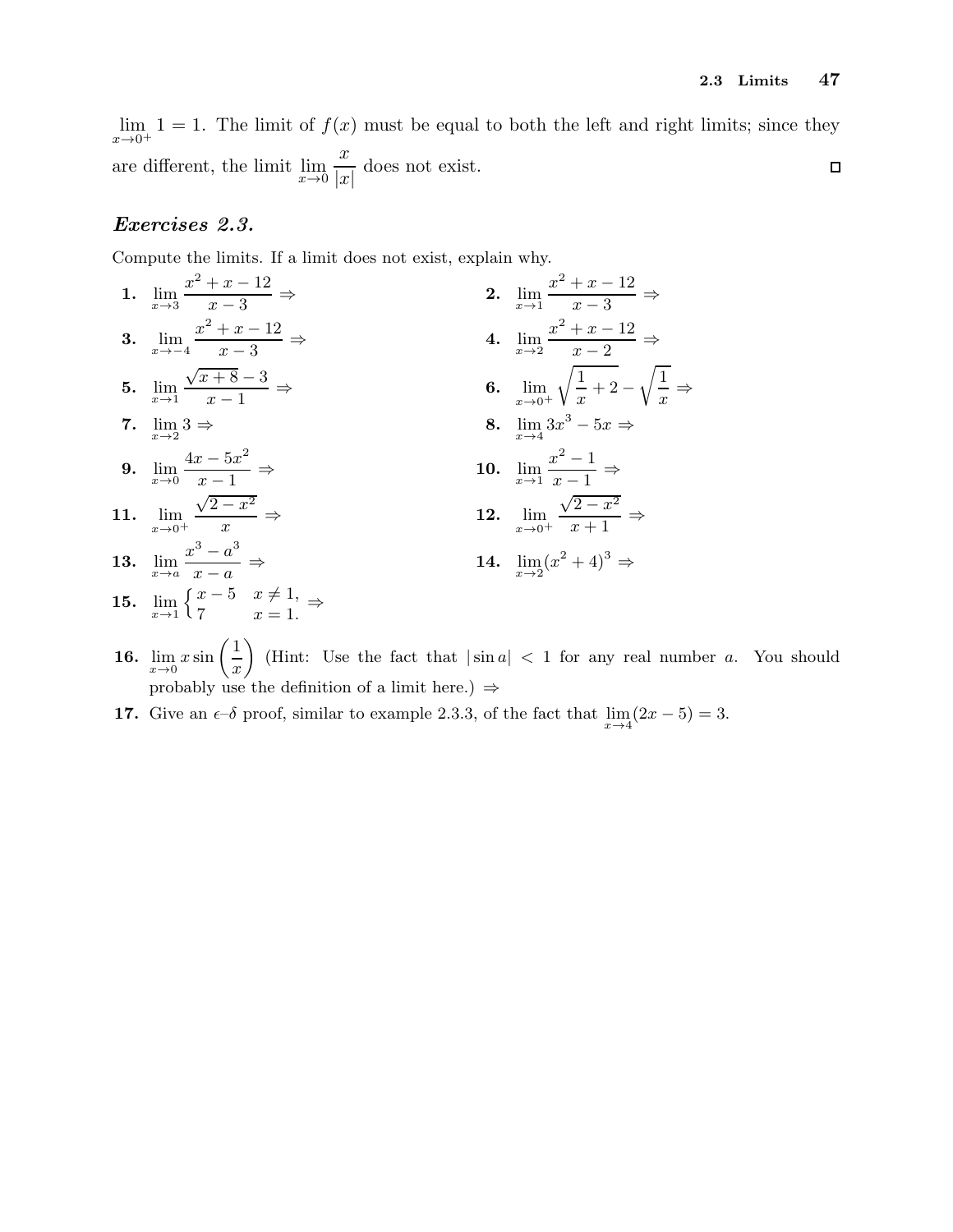

18. Evaluate the expressions by reference to this graph:

## 2.4 THE DERIVATIVE FUNCTION

We have seen how to create, or derive, a new function  $f'(x)$  from a function  $f(x)$ , summarized in the paragraph containing equation 2.1.1. Now that we have the concept of limits, we can make this more precise.

**DEFINITION 2.4.1** The derivative of a function  $f$ , denoted  $f'$ , is

$$
f'(x) = \lim_{\Delta x \to 0} \frac{f(x + \Delta x) - f(x)}{\Delta x}.
$$

 $\Box$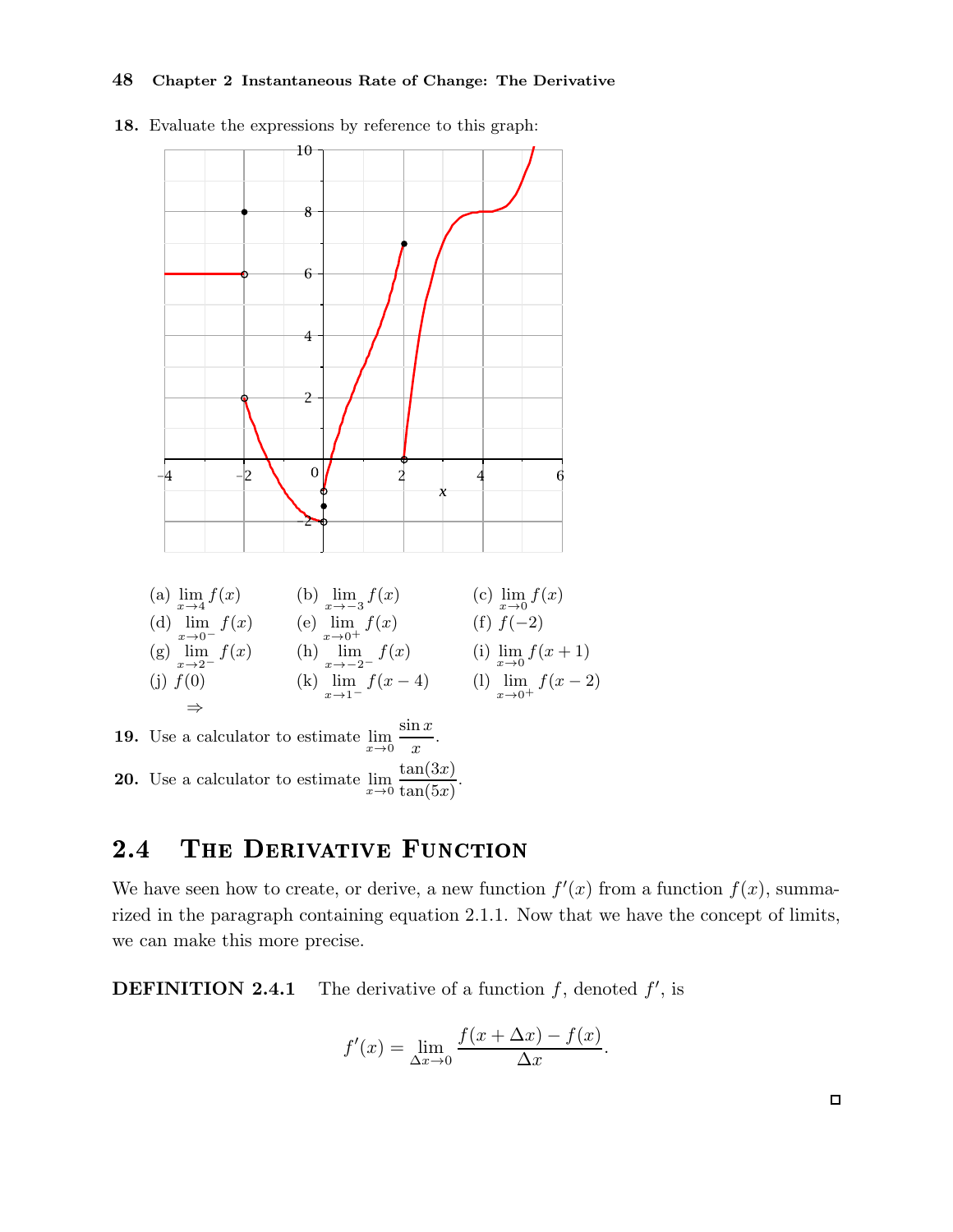We know that  $f'$  carries important information about the original function  $f$ . In one example we saw that  $f'(x)$  tells us how steep the graph of  $f(x)$  is; in another we saw that  $f'(x)$  tells us the velocity of an object if  $f(x)$  tells us the position of the object at time x. As we said earlier, this same mathematical idea is useful whenever  $f(x)$  represents some changing quantity and we want to know something about how it changes, or roughly, the "rate" at which it changes. Most functions encountered in practice are built up from a small collection of "primitive" functions in a few simple ways, for example, by adding or multiplying functions together to get new, more complicated functions. To make good use of the information provided by  $f'(x)$  we need to be able to compute it for a variety of such functions.

We will begin to use different notations for the derivative of a function. While initially confusing, each is often useful so it is worth maintaining multiple versions of the same thing.

Consider again the function  $f(x) = \sqrt{625 - x^2}$ . We have computed the derivative  $f'(x) = -x/\sqrt{625 - x^2}$ , and have already noted that if we use the alternate notation  $y = \sqrt{625 - x^2}$  then we might write  $y' = -x/\sqrt{625 - x^2}$ . Another notation is quite different, and in time it will become clear why it is often a useful one. Recall that to compute the the derivative of f we computed

$$
\lim_{\Delta x \to 0} \frac{\sqrt{625 - (7 + \Delta x)^2} - 24}{\Delta x}
$$

.

The denominator here measures a distance in the  $x$  direction, sometimes called the "run", and the numerator measures a distance in the y direction, sometimes called the "rise," and "rise over run" is the slope of a line. Recall that sometimes such a numerator is abbreviated  $\Delta y$ , exchanging brevity for a more detailed expression. So in general, a derivative is given by

$$
y' = \lim_{\Delta x \to 0} \frac{\Delta y}{\Delta x}.
$$

To recall the form of the limit, we sometimes say instead that

$$
\frac{dy}{dx} = \lim_{\Delta x \to 0} \frac{\Delta y}{\Delta x}.
$$

In other words,  $dy/dx$  is another notation for the derivative, and it reminds us that it is related to an actual slope between two points. This notation is called Leibniz notation, after Gottfried Leibniz, who developed the fundamentals of calculus independently, at about the same time that Isaac Newton did. Again, since we often use f and  $f(x)$  to mean the original function, we sometimes use  $df/dx$  and  $df(x)/dx$  to refer to the derivative. If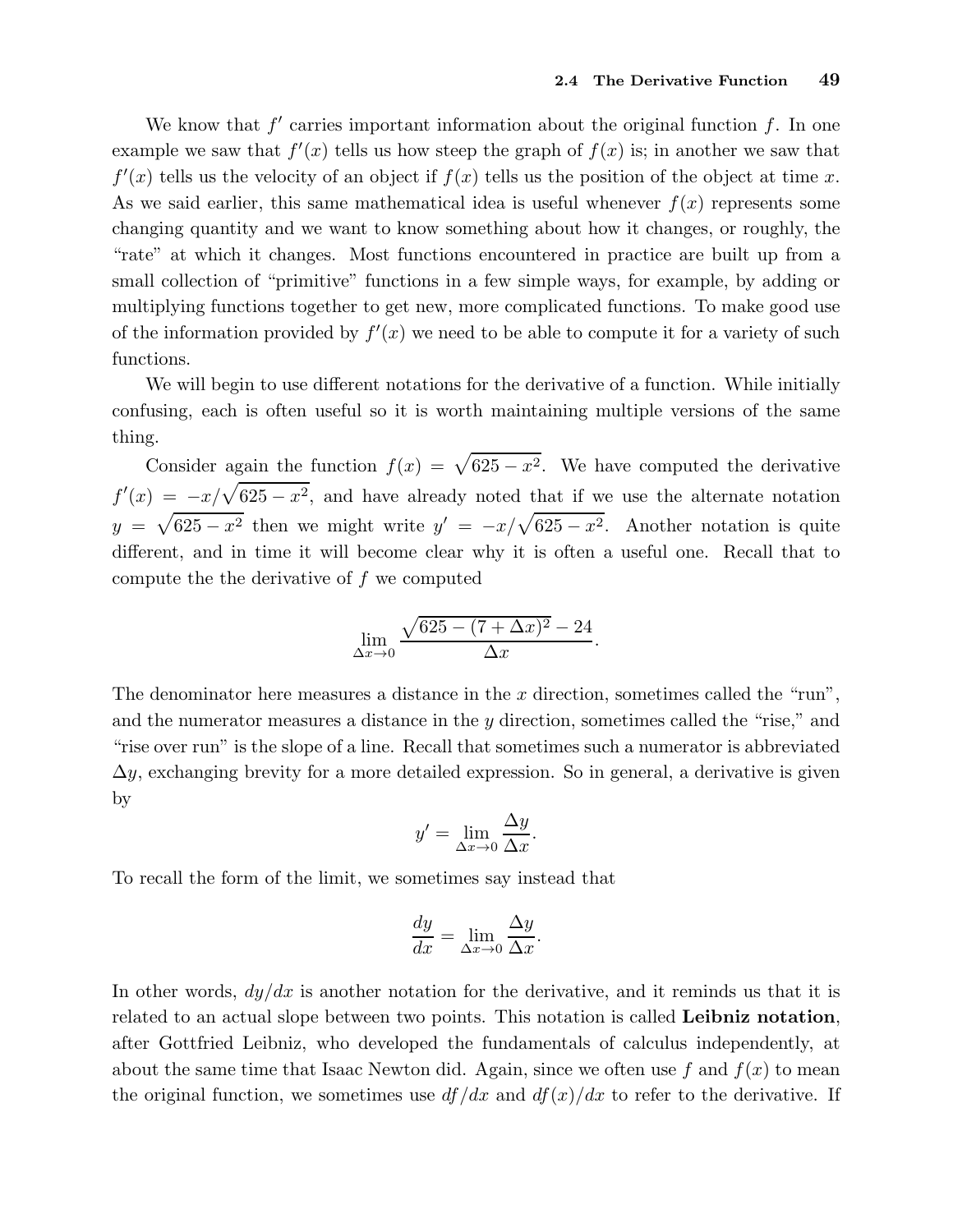the function  $f(x)$  is written out in full we often write the last of these something like this

$$
f'(x) = \frac{d}{dx}\sqrt{625 - x^2}
$$

with the function written to the side, instead of trying to fit it into the numerator.

**EXAMPLE 2.4.2** Find the derivative of  $y = f(t) = t^2$ .

We compute

$$
y' = \lim_{\Delta t \to 0} \frac{\Delta y}{\Delta t} = \lim_{\Delta t \to 0} \frac{(t + \Delta t)^2 - t^2}{\Delta t}
$$
  
= 
$$
\lim_{\Delta t \to 0} \frac{t^2 + 2t\Delta t + \Delta t^2 - t^2}{\Delta t}
$$
  
= 
$$
\lim_{\Delta t \to 0} \frac{2t\Delta t + \Delta t^2}{\Delta t}
$$
  
= 
$$
\lim_{\Delta t \to 0} 2t + \Delta t = 2t.
$$

Remember that  $\Delta t$  is a single quantity, not a " $\Delta$ " times a "t", and so  $\Delta t^2$  is  $(\Delta t)^2$  not  $\Delta(t^2)$ .  $\Box$ 

**EXAMPLE 2.4.3** Find the derivative of  $y = f(x) = 1/x$ .

The computation:

$$
y' = \lim_{\Delta x \to 0} \frac{\Delta y}{\Delta x} = \lim_{\Delta x \to 0} \frac{\frac{1}{x + \Delta x} - \frac{1}{x}}{\Delta x}
$$
  
= 
$$
\lim_{\Delta x \to 0} \frac{\frac{x}{x(x + \Delta x)} - \frac{x + \Delta x}{x(x + \Delta x)}}{\Delta x}
$$
  
= 
$$
\lim_{\Delta x \to 0} \frac{\frac{x - (x + \Delta x)}{\Delta x}}{\Delta x}
$$
  
= 
$$
\lim_{\Delta x \to 0} \frac{x - x - \Delta x}{x(x + \Delta x) \Delta x}
$$
  
= 
$$
\lim_{\Delta x \to 0} \frac{-\Delta x}{x(x + \Delta x) \Delta x}
$$
  
= 
$$
\lim_{\Delta x \to 0} \frac{-1}{x(x + \Delta x)} = \frac{-1}{x^2}
$$

Note. If you happen to know some "derivative formulas" from an earlier course, for the time being you should pretend that you do not know them. In examples like the ones above and the exercises below, you are required to know how to find the derivative

 $\Box$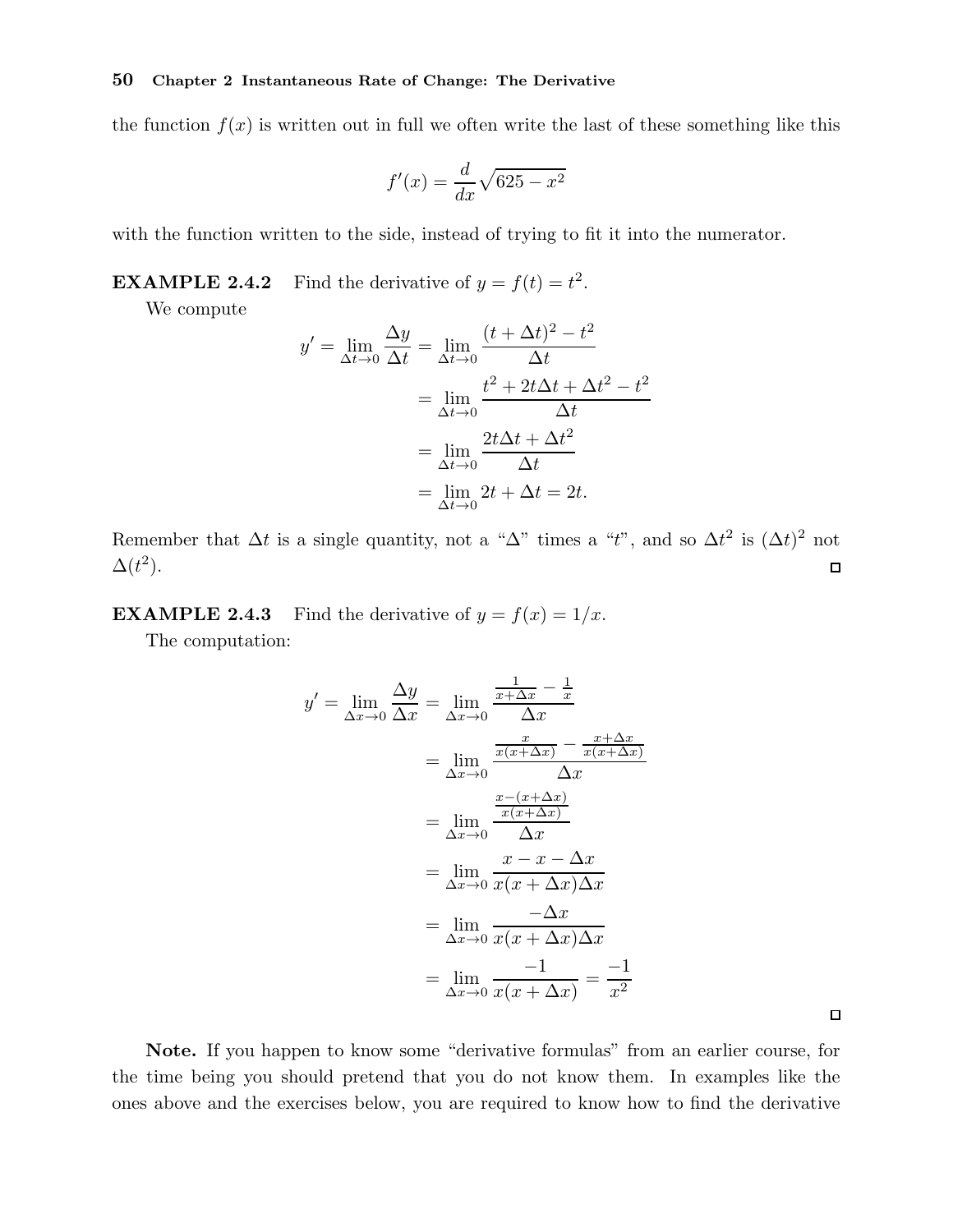formula starting from basic principles. We will later develop some formulas so that we do not always need to do such computations, but we will continue to need to know how to do the more involved computations.

Sometimes one encounters a point in the domain of a function  $y = f(x)$  where there is no derivative, because there is no tangent line. In order for the notion of the tangent line at a point to make sense, the curve must be "smooth" at that point. This means that if you imagine a particle traveling at some steady speed along the curve, then the particle does not experience an abrupt change of direction. There are two types of situations you should be aware of—corners and cusps—where there's a sudden change of direction and hence no derivative.

**EXAMPLE 2.4.4** Discuss the derivative of the absolute value function  $y = f(x) = |x|$ .

If x is positive, then this is the function  $y = x$ , whose derivative is the constant 1. (Recall that when  $y = f(x) = mx + b$ , the derivative is the slope m.) If x is negative, then we're dealing with the function  $y = -x$ , whose derivative is the constant  $-1$ . If  $x = 0$ , then the function has a corner, i.e., there is no tangent line. A tangent line would have to point in the direction of the curve—but there are two directions of the curve that come together at the origin. We can summarize this as

$$
y' = \begin{cases} 1 & \text{if } x > 0; \\ -1 & \text{if } x < 0; \\ \text{undefined} & \text{if } x = 0. \end{cases}
$$

**EXAMPLE 2.4.5** Discuss the derivative of the function  $y = x^{2/3}$ , shown in figure 2.4.1. We will later see how to compute this derivative; for now we use the fact that  $y' =$  $(2/3)x^{-1/3}$ . Visually this looks much like the absolute value function, but it technically has a cusp, not a corner. The absolute value function has no tangent line at 0 because there are (at least) two obvious contenders—the tangent line of the left side of the curve and the tangent line of the right side. The function  $y = x^{2/3}$  does not have a tangent line at 0, but unlike the absolute value function it can be said to have a single direction: as we approach 0 from either side the tangent line becomes closer and closer to a vertical line; the curve is vertical at 0. But as before, if you imagine traveling along the curve, an abrupt change in direction is required at 0: a full 180 degree turn.  $\Box$ 

In practice we won't worry much about the distinction between these examples; in both cases the function has a "sharp point" where there is no tangent line and no derivative.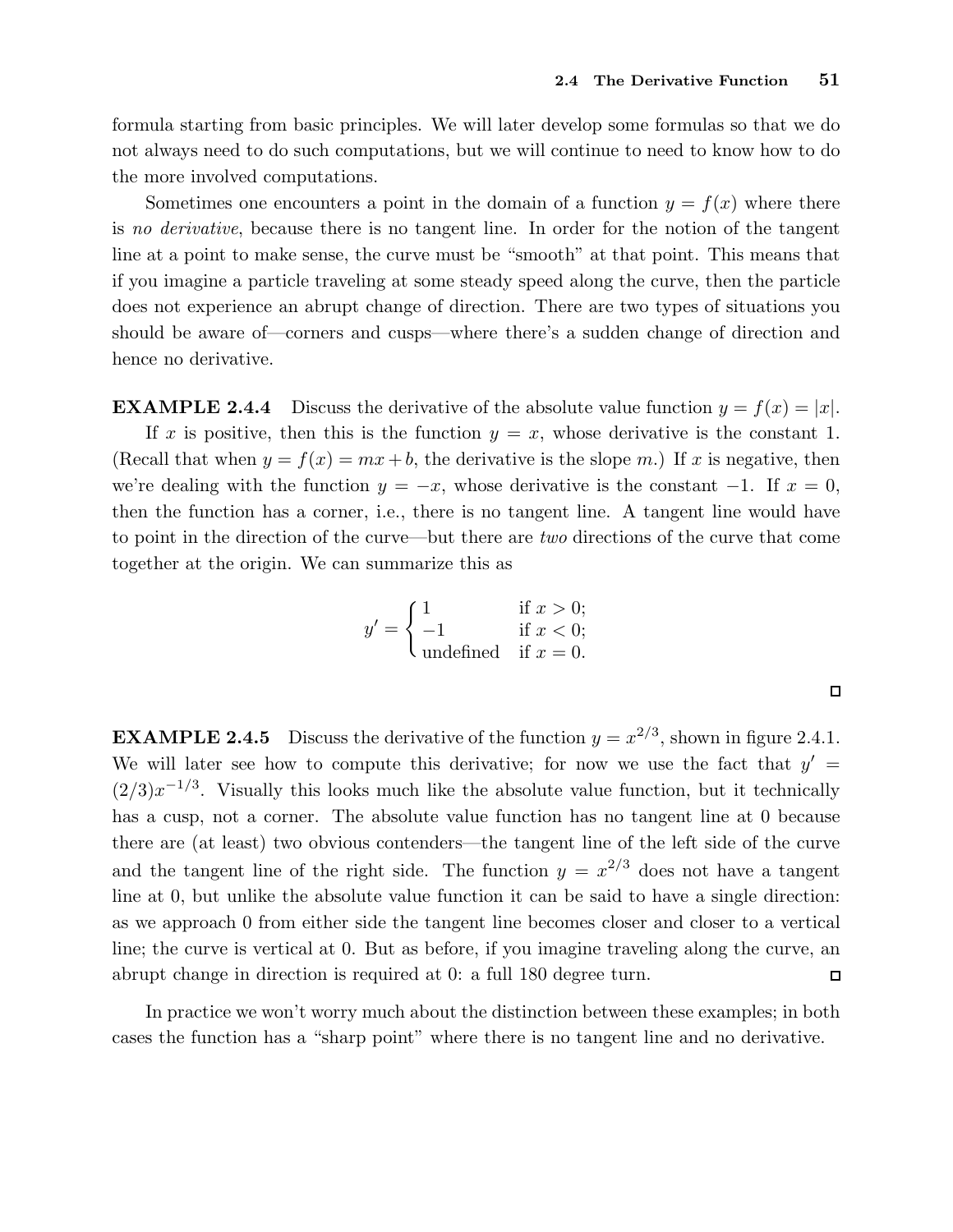

Figure 2.4.1 A cusp on  $x^{2/3}$ .

#### Exercises 2.4.

- 1. Find the derivative of  $y = f(x) = \sqrt{169 x^2}$ .  $\Rightarrow$
- **2.** Find the derivative of  $y = f(t) = 80 4.9t^2$ .  $\Rightarrow$
- **3.** Find the derivative of  $y = f(x) = x^2 (1/x)$ .  $\Rightarrow$
- 4. Find the derivative of  $y = f(x) = ax^2 + bx + c$  (where a, b, and c are constants).  $\Rightarrow$
- **5.** Find the derivative of  $y = f(x) = x^3$ .
- **6.** Shown is the graph of a function  $f(x)$ . Sketch the graph of  $f'(x)$  by estimating the derivative at a number of points in the interval: estimate the derivative at regular intervals from one end of the interval to the other, and also at "special" points, as when the derivative is zero. Make sure you indicate any places where the derivative does not exist.



7. Shown is the graph of a function  $f(x)$ . Sketch the graph of  $f'(x)$  by estimating the derivative at a number of points in the interval: estimate the derivative at regular intervals from one end of the interval to the other, and also at "special" points, as when the derivative is zero.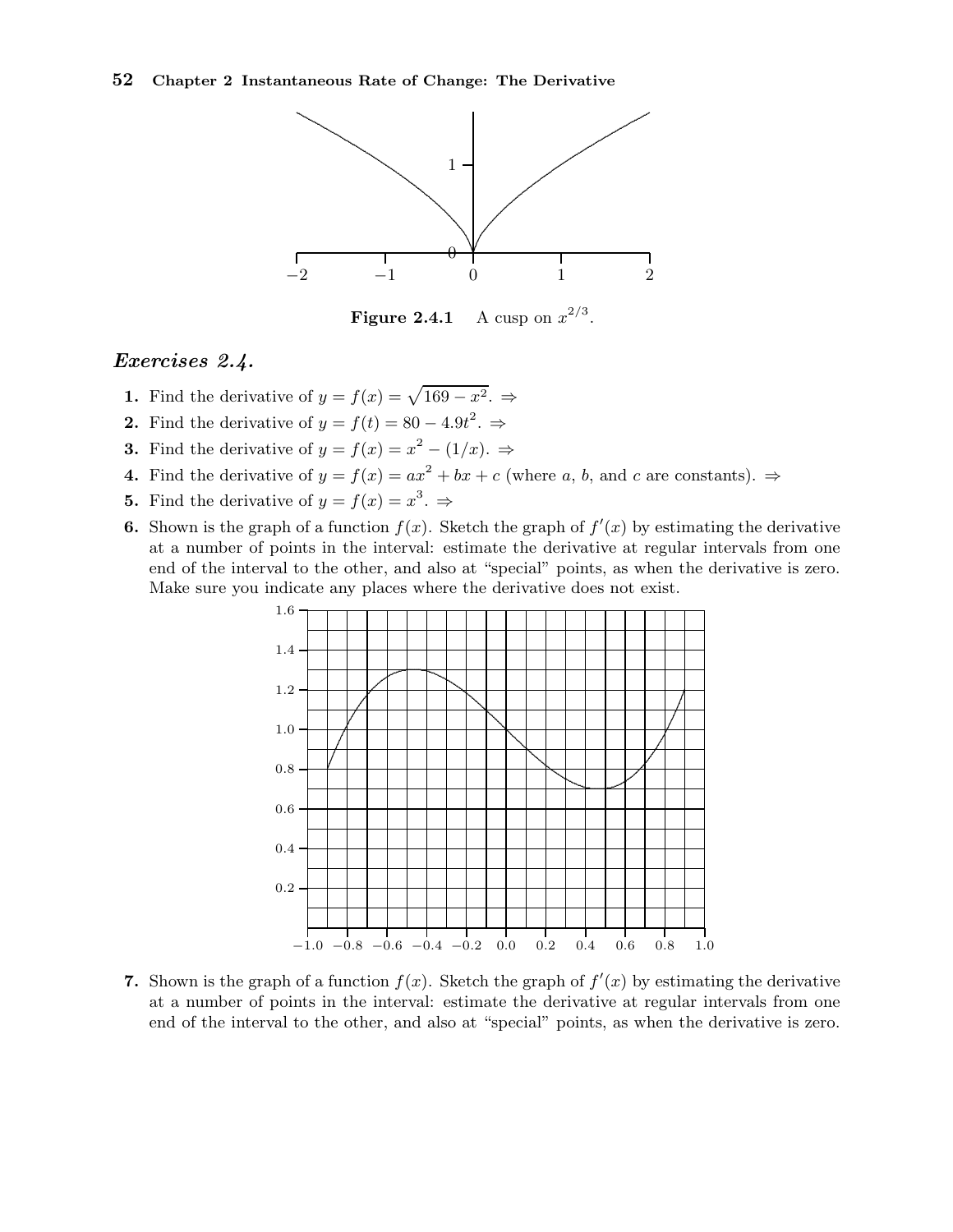

Make sure you indicate any places where the derivative does not exist.

- **8.** Find the derivative of  $y = f(x) = 2/\sqrt{2x+1} \Rightarrow$
- 9. Find the derivative of  $y = g(t) = (2t-1)/(t+2) \Rightarrow$
- **10.** Find an equation for the tangent line to the graph of  $f(x) = 5 x 3x^2$  at the point  $x = 2$ ⇒
- 11. Find a value for a so that the graph of  $f(x) = x^2 + ax 3$  has a horizontal tangent line at  $x=4. \Rightarrow$

## 2.5 PROPERTIES OF FUNCTIONS

As we have defined it in Section 1.3, a function is a very general object. At this point, it is useful to introduce a collection of properties of functions; knowing that a function has one of these properties can be very useful. Consider the graphs of the functions in Figure 2.5.1. It would clearly be useful to have words to help us describe the distinct features of each of them. We will point out and define a few properties (there are many more) of the functions pictured here. For the sake of the discussion, we will assume that the graphs do not exhibit any unusual behavior off-stage (i.e., outside the view of the graphs).

Functions. Each graph in Figure 2.5.1 certainly represents a function—since each passes the vertical line test. In other words, as you sweep a vertical line across the graph of each function, the line never intersects the graph more than once. If it did, then the graph would not represent a function.

**Bounded.** The graph in (c) appears to approach zero as x goes to both positive and negative infinity. It also never exceeds the value 1 or drops below the value 0. Because the graph never increases or decreases without bound, we say that the function represented by the graph in (c) is a bounded function.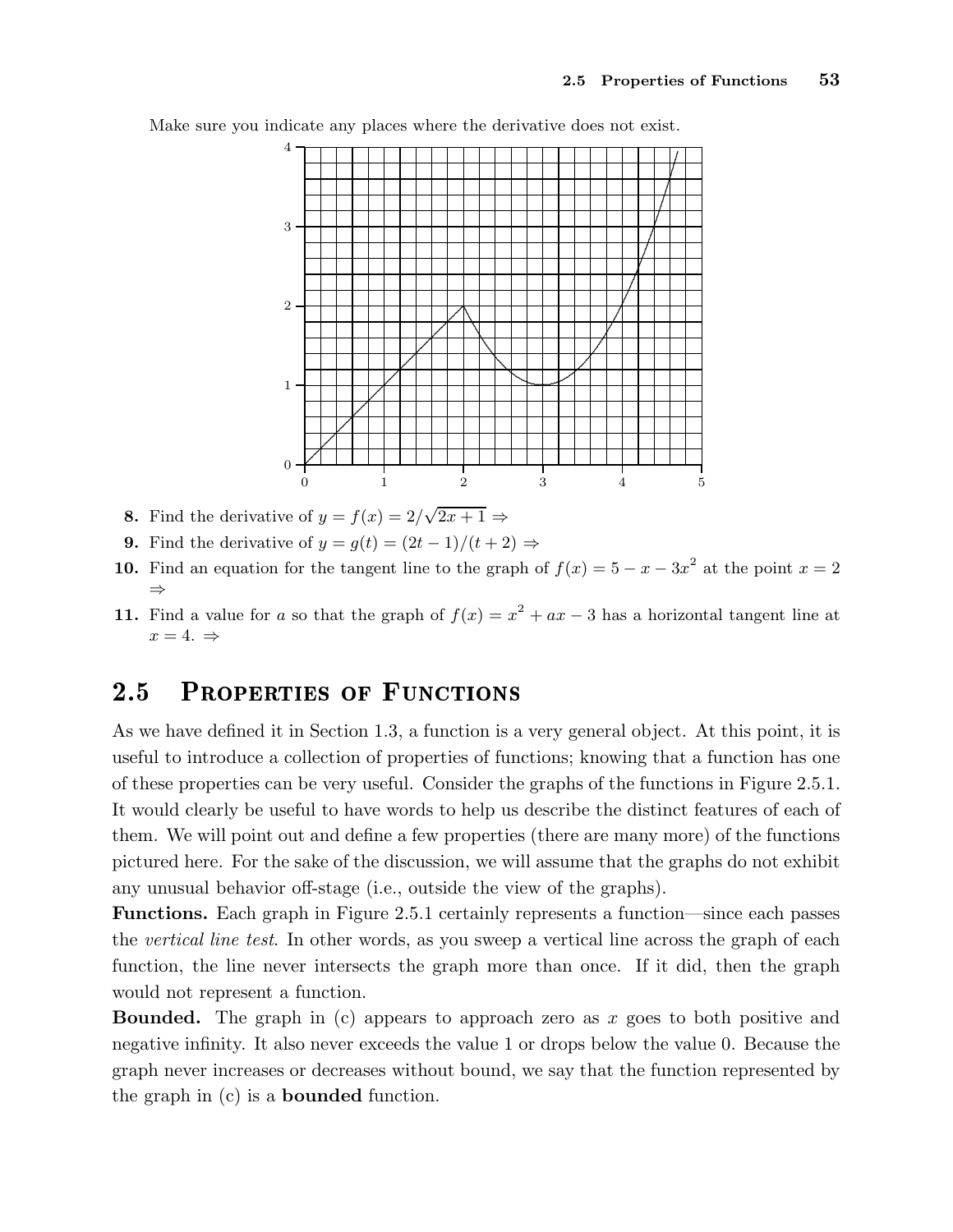

Figure 2.5.1 Function Types: (a) a discontinuous function, (b) a continuous function, (c) a bounded, differentiable function, (d) an unbounded, differentiable function

**DEFINITION 2.5.1 Bounded** A function  $f$  is bounded if there is a number  $M$ such that  $|f(x)| < M$  for every x in the domain of f.  $\Box$ 

For the function in  $(c)$ , one such choice for M would be 10. However, the smallest (optimal) choice would be  $M = 1$ . In either case, simply finding an M is enough to establish boundedness. No such  $M$  exists for the hyperbola in (d) and hence we say that it is unbounded.

Continuity. The graphs shown in (b) and (c) both represent continuous functions. Geometrically, this is because there are no jumps in the graphs. That is, if you pick a point on the graph and approach it from the left and right, the values of the function approach the value of the function at that point. For example, we can see that this is not true for function values near  $x = -1$  on the graph in (a) which is not continuous at that location.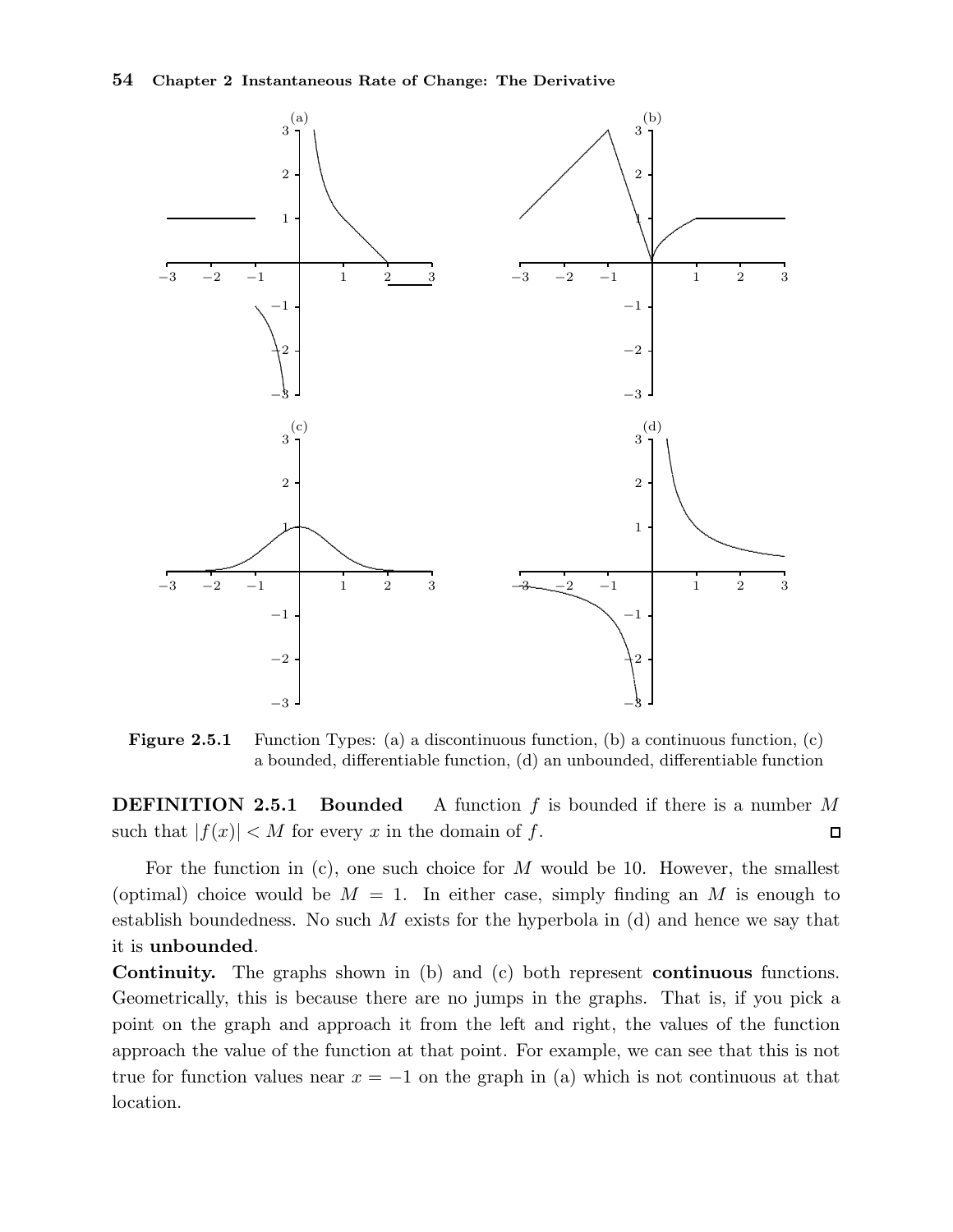**DEFINITION 2.5.2 Continuous at a Point** A function  $f$  is continuous at a point a if  $\lim_{x \to a} f(x) = f(a)$ .  $\Box$ 

**DEFINITION 2.5.3** Continuous A function  $f$  is continuous if it is continuous at every point in its domain.  $\Box$ 

Strangely, we also say that (d) is continuous even though there is a vertical asymptote. A careful reading of the definition of continuous reveals the phrase "at every point in its domain." Because the location of the asymptote,  $x = 0$ , is not in the domain of the function, and because the rest of the function is continuous, we say that (d) is continuous. Differentiability. If a function has a derivative at every point, we say the function is differentiable. We can see that the tangent line is well-defined at every point on the graph in (c). Therefore, we say that (c) is a differentiable function.

DEFINITION 2.5.4 Differentiable at a Point A function f is differentiable at point *a* if  $f'(a)$  exists.  $\Box$ 

**DEFINITION 2.5.5** Differentiable A function  $f$  is differentiable if is differentiable at every point (excluding endpoints and isolated points in the domain of  $f$ ) in the domain of  $f$ .  $\Box$ 

Take note that, for technical reasons not discussed here, both of these definitions exclude endpoints and isolated points in the domain from consideration.

We close with a useful theorem about continuous functions:

**THEOREM 2.5.6** Intermediate Value Theorem If f is continuous on the interval  $[a, b]$  and d is between  $f(a)$  and  $f(b)$ , then there is a number c in  $[a, b]$  such that  $f(c)$ d. П

This is most frequently used when  $d = 0$ .

**EXAMPLE 2.5.7** Explain why the function  $f = x^3 + 3x^2 + x - 2$  has a root between 0 and 1.

By theorem 2.3.6, f is continuous. Since  $f(0) = -2$  and  $f(1) = 3$ , and 0 is between  $-2$  and 3, there is a  $c \in [0, 1]$  such that  $f(c) = 0$ .  $\Box$ 

This example also points the way to a simple method for approximating roots.

EXAMPLE 2.5.8 Approximate the root of the previous example to one decimal place. If we compute  $f(0.1)$ ,  $f(0.2)$ , and so on, we find that  $f(0.6) < 0$  and  $f(0.7) > 0$ , so by the Intermediate Value Theorem, f has a root between 0.6 and 0.7. Repeating the process